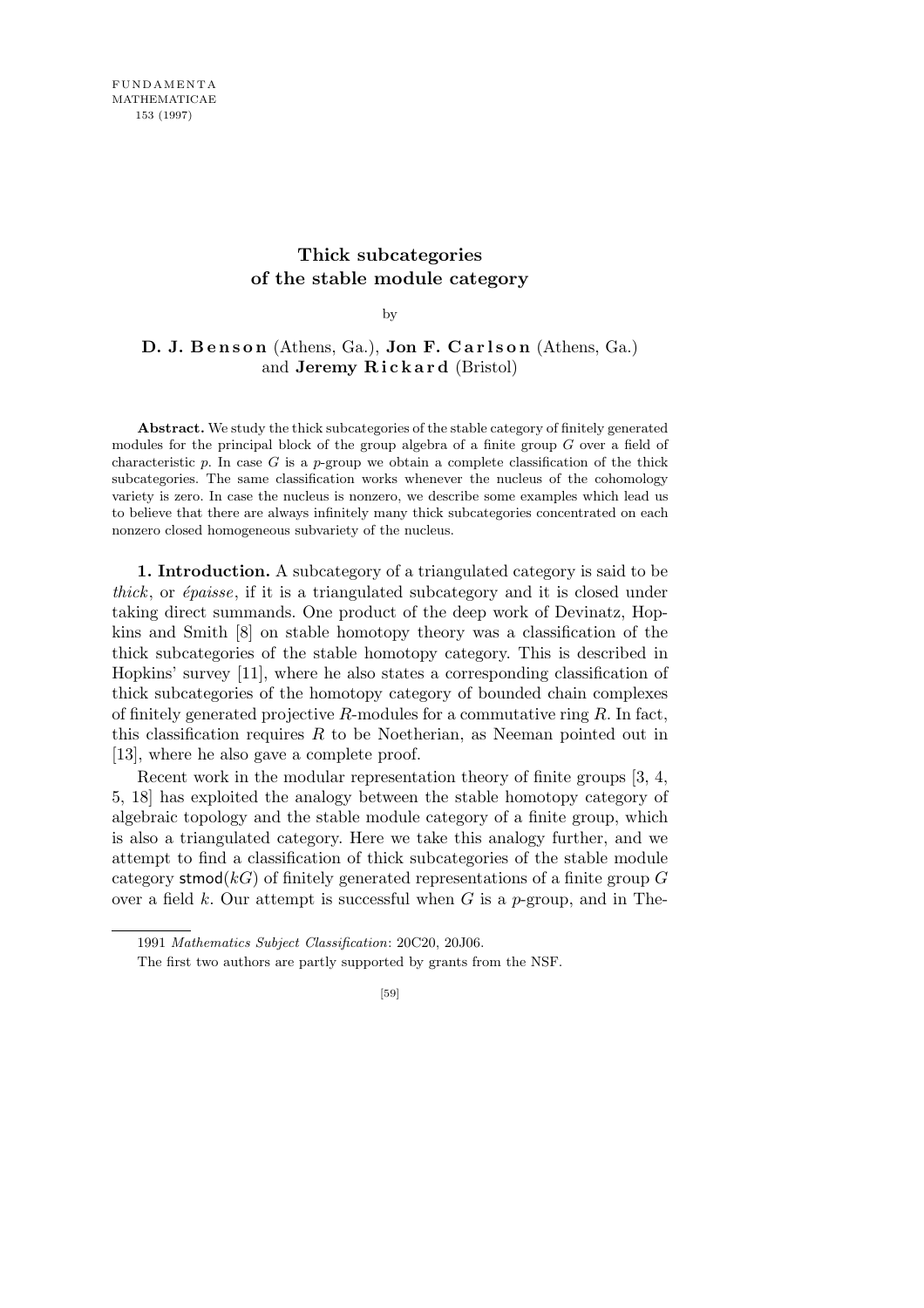orem 3.5 we give a complete classification in terms of varieties of modules. For general groups we are not so successful, but we do get partial results in Section 5. In Section 6 we present some phenomenology in situations where our partial results do not apply, which seems to indicate that it will be difficult even to conjecture what a complete classification might be like.

Throughout this paper *k* will be a field of characteristic *p >* 0. For convenience, we shall assume that *k* is algebraically closed.

Recall that the stable module category  $\mathsf{stmod}(k)$  has the finitely generated *kG*-modules as its objects, and a map in this category between modules *M* and *N* is an equivalence class of module homomorphisms, where  $\alpha, \beta : M \to N$  are equivalent if the difference  $\alpha - \beta$  factors through a projective module. The category  $StMod(kG)$  is defined similarly, except that all modules, not just finitely generated ones, are allowed. The space of maps between modules *M* and *N* in either of these categories is denoted by  $\text{Hom}_{kG}(M, N)$ . Readers not familiar with these categories may wish to consult [4, Section 2] and [18, Section 3].

**2. Idempotent functors and varieties for infinite-dimensional modules.** We shall be using recent work on "idempotent functors" and on varieties for infinite-dimensional modules, so in this section we shall summarize the facts (from [18], [4] and [5]) that will be needed.

Let  $C$  be a thick subcategory of stmod( $kG$ ) for some finite group  $G$ , and let  $C^{\oplus}$  be the smallest thick subcategory of  $\mathsf{StMod}(k)$  that contains  $C$ and is closed under arbitrary direct sums. As noted in the preamble to [18, Section 5, the finitely generated modules in  $\mathcal{C}^{\oplus}$  are precisely those in  $\mathcal{C}$ .

Given a *kG*-module *X*, Section 5 of [18] describes how the techniques involved in the Brown Representability Theorem of algebraic topology can be used to construct a distinguished triangle

$$
\mathcal{T}_{\mathcal{C}}(X): \mathcal{E}_{\mathcal{C}}(X) \to X \to \mathcal{F}_{\mathcal{C}}(X) \to \Omega^{-1}(\mathcal{E}_{\mathcal{C}}(\mathcal{X}))
$$

in  $\mathsf{StMod}(k)$ . Let us collect together the properties of this triangle that will be important to us.

PROPOSITION 2.1. (a) *The map*  $\mathcal{E}_{\mathcal{C}}(X) \to X$  *is the universal map in* StMod( $kG$ ) *from an object of*  $C^{\oplus}$  *to*  $X$ *.* 

(b) *The map*  $X \to \mathcal{F}_{\mathcal{C}}(X)$  *is the universal map in* StMod(*kG*) *from X to a C*-local object of StMod(*kG*) (*i.e.*, *an object L* for which  $\underline{\text{Hom}}_{kG}(C, L) = 0$ *for every object*  $C$  *of*  $C$ *)*.

(c) The triangle  $\mathcal{T}_{\mathcal{C}}(X)$  is natural in X. In particular,  $\mathcal{E}_{\mathcal{C}}$  and  $\mathcal{F}_{\mathcal{C}}$  are *functors from* StMod(*kG*) *to itself.*

(d) *The functors*  $\mathcal{E}_{\mathcal{C}}, \mathcal{F}_{\mathcal{C}}$  : StMod( $kG$ )  $\rightarrow$  StMod( $kG$ ) *are exact* (*i.e.*, *they commute with Ω up to natural isomorphism and send distinguished triangles to distinguished triangles*)*.*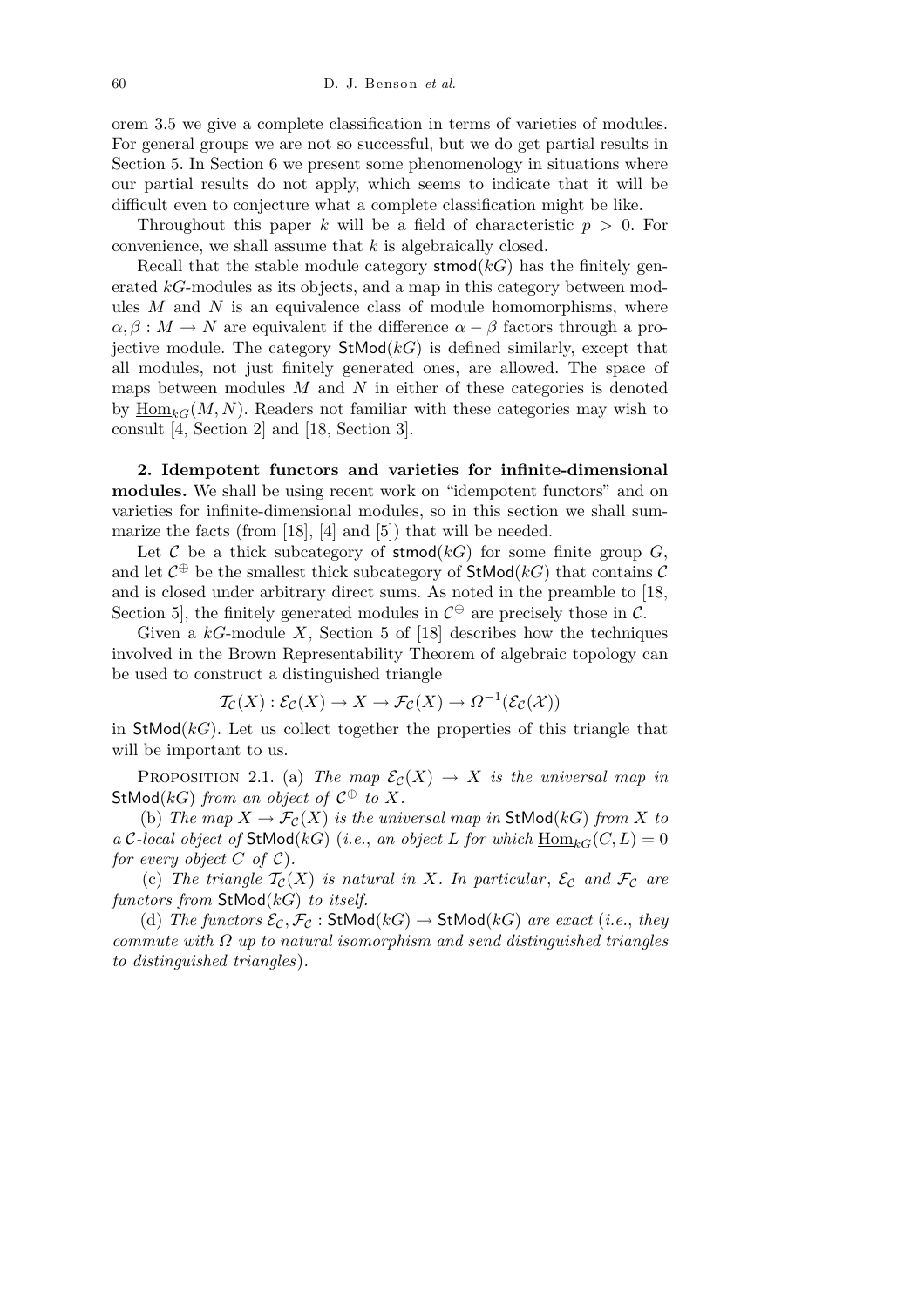(e) *If*  $C$  *and*  $D$  *are two thick subcategories of* **stmod**( $kG$ ) *with*  $C \subseteq D$ , *then the map*  $\mathcal{E}_c \mathcal{E}_D(X) \to \mathcal{E}_c(X)$ , *obtained by applying the functor*  $\mathcal{E}_c$  *to the first map in the triangle*  $\mathcal{T}_{\mathcal{D}}(X)$ *, is an isomorphism in* StMod( $kG$ )*.* 

(f) If C and D are two thick subcategories of stmod( $kG$ ), then  $C = D$  if *and only if*  $\mathcal{E}_{\mathcal{C}}(X) \cong \mathcal{E}_{\mathcal{D}}(X)$  *for every*  $kG$ *-module*  $X$ *.* 

(g) If C has the property that  $C \otimes X$  is in C for all objects C in C and *X* in stmod(*kG*), *then for any object X* in stmod(*kG*),  $\mathcal{T}_{\mathcal{C}}(X)$  *is isomorphic to the triangle obtained by tensoring*  $\mathcal{T}_{\mathcal{C}}(k)$  *with*  $X$ *.* 

P r o o f. Parts (a) and (b) are P ropositions 5.6 and 5.7 of [18], and (c) follows immediately.

Left and right adjoints to exact functors between triangulated categories are also exact (see, for example, [12, Lemma 3.9]), and so (d) follows, since  $\mathcal{E}_{\mathcal{C}}$ is right adjoint to the inclusion of  $C^{\oplus}$  into  $\mathsf{StMod}(k)$  and  $\mathcal{F}_\mathcal{C}$  is left adjoint to the inclusion of the full subcategory of *C*-local objects into StMod(*kG*).

If  $C \subseteq D$ , then every *D*-local object is also *C*-local. In particular, this is true of  $\mathcal{F}_{\mathcal{D}}(X)$ , and so  $\mathcal{E}_{\mathcal{C}}\mathcal{F}_{\mathcal{D}}(X) \cong 0$ . The third object in the triangle  $\mathcal{E}_{\mathcal{C}}(\mathcal{T}_{\mathcal{D}}(X))$  is therefore zero, and so the first map,  $\mathcal{E}_{\mathcal{C}}\mathcal{E}_{\mathcal{D}}(X) \to \mathcal{E}_{\mathcal{C}}(X)$ , is an isomorphism. Therefore (e) is true.

If  $C = D$ , then certainly  $\mathcal{E}_{C}(X) \cong \mathcal{E}_{D}(X)$  for any *X*. Conversely, if  $\mathcal{E}_{\mathcal{C}}(X) \cong \mathcal{E}_{\mathcal{D}}(X)$  for every *X*, then

X is in 
$$
\mathcal{C}^{\oplus} \Leftrightarrow X \cong \mathcal{E}_{\mathcal{C}}(X) \Leftrightarrow X \cong \mathcal{E}_{\mathcal{D}}(X) \Leftrightarrow X
$$
 is in  $\mathcal{D}^{\oplus}$ .

Thus  $\mathcal{C}^{\oplus} = \mathcal{D}^{\oplus}$ , and so, considering the finitely generated modules in these categories,  $C = \mathcal{D}$ . So (f) is true.

Part (g) is Proposition 5.13 of [18].  $\blacksquare$ 

The modules  $\mathcal{E}_{\mathcal{C}}(X)$  and  $\mathcal{F}_{\mathcal{C}}(X)$  will usually not be finitely generated, even if *X* is, and so the use of idempotent functors forces us to consider infinitely generated modules. For this reason, we shall need to use the theory of "varieties" for infinitely generated modules, which was recently developed in  $[4, 5]$ . So let us now collect together the facts that we need from this theory.

We shall assume the reader has some familiarity with the theory of varieties for finitely generated modules, where a closed homogeneous subvariety  $V_G(M)$  of the maximal ideal spectrum  $V_G(k)$  of the cohomology ring  $H^*(G, k)$  is associated to each finitely generated  $kG$ -module *M*. A fairly comprehensive exposition can be found in Chapter 5 of [2].

In what seems to be the most useful generalization of this theory to modules that are not necessarily finitely generated, the "variety" of a module *M* is not really a variety, but a set  $V_G(M)$  of closed homogeneous irreducible nonzero subvarieties of  $V_G(k)$  (or, equivalently, a subset of the scheme Proj  $H^*(G, k)$ ). We refer to [5, Definition 10.2] for the precise definition of  $V_G(M)$ ; here we just recall some of the more important properties.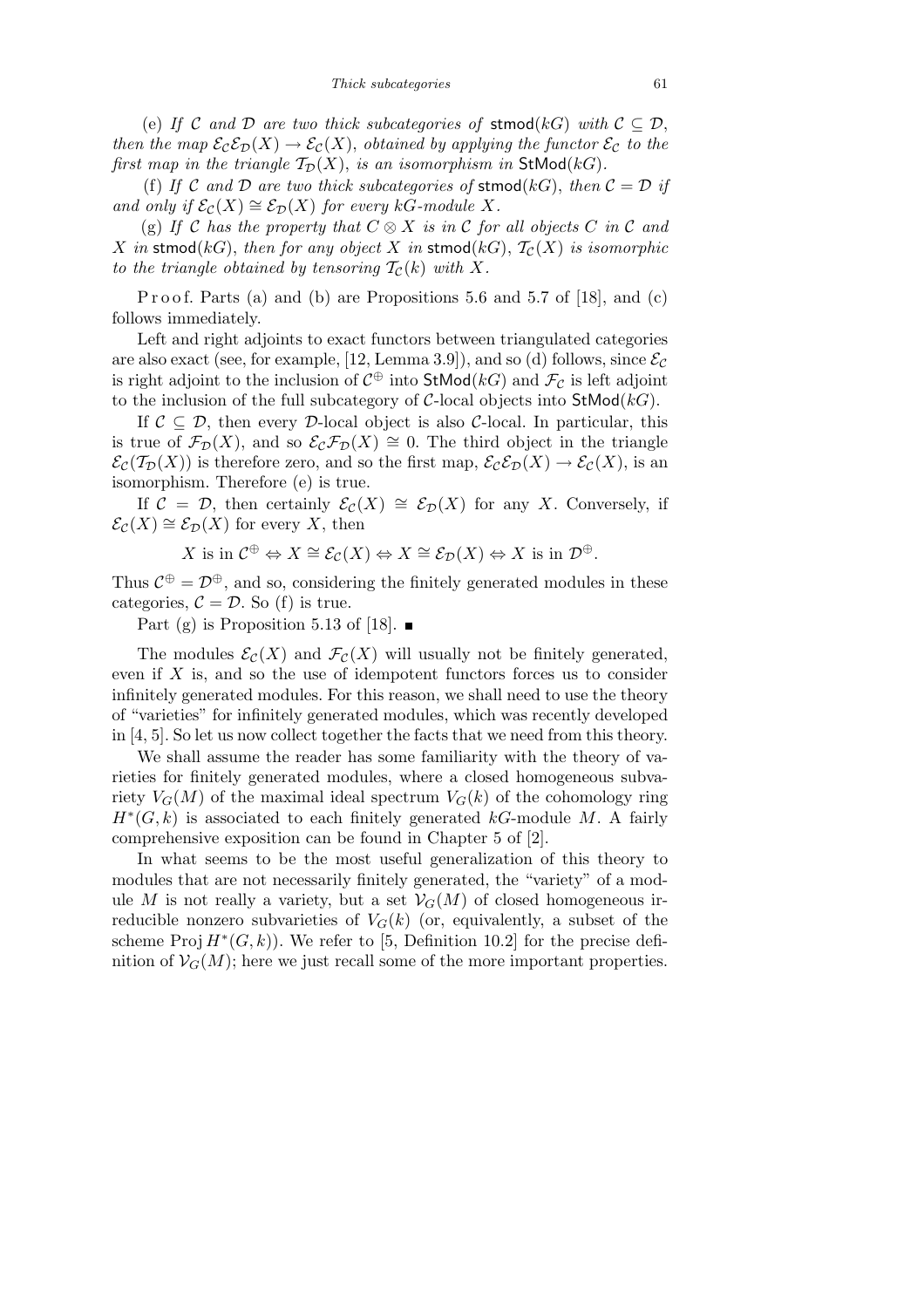PROPOSITION 2.2. (a) *The "variety"*  $V_G(k)$  *of the trivial*  $kG$ *-module*  $k$  *is the set of all closed homogeneous irreducible nonzero subvarieties of*  $V_G(k)$ *.* 

(b) *A*  $kG$ *-module M is projective if and only if*  $\mathcal{V}_G(M) = \emptyset$ *.* 

(c) *If M is a finitely generated kG-module*, *then*

$$
\mathcal{V}_G(M) = \{ V \in \mathcal{V}_G(k) : V \subseteq V_G(M) \}.
$$

(d) *If*

$$
M_1 \to M_2 \to M_3 \to \Omega^{-1}(M_1)
$$

*is a distinguished triangle in* StMod(*kG*), *then*

$$
\mathcal{V}_G(M_i) \subseteq \mathcal{V}_G(M_j) \cup \mathcal{V}_G(M_k)
$$

 $for \{i, j, k\} = \{1, 2, 3\}.$ 

(e) *For any family*  $\{M_i : i \in I\}$  *of*  $kG$ *-modules*,

$$
\mathcal{V}_G\left(\bigoplus_{i\in I}M_i\right)=\bigcup_{i\in I}(\mathcal{V}_G(M_i)).
$$

(f) (*Tensor Product Theorem*) *For all kG-modules M and N*,

$$
\mathcal{V}_G(M \otimes_k N) = \mathcal{V}_G(M) \cap \mathcal{V}_G(N).
$$

(g) Let *W* be a closed homogeneous subvariety of  $V_G(k)$ , and let  $\mathcal{C}(W)$ *be the thick subcategory of* stmod(*kG*) *consisting of the finitely generated modules*  $M$  *with*  $V_G(M) \subseteq W$ *. If a*  $kG$ *-module*  $N$  *is in*  $\mathcal{C}(W)^\oplus$ *, then* 

$$
\mathcal{V}_G(N) \subseteq \{ V \in \mathcal{V}_G(k) : V \subseteq W \}.
$$

P r o o f. All of these facts follow easily from what is contained in [5].

As noted after Definition 10.2 of [5], (a) follows immediately from the definition and  $[5, Lemma 10.2(ii)].$ 

Also implicit in [5] is (b). For an elementary abelian *p*-group, it follows from [5, Corollary 5.6 and Theorem 10.5]. For a general group *G*, it then follows by Chouinard's Theorem [7] and [5, Theorem 10.6].

Using [5, Theorem 10.6] again, the proof of (c) can be reduced to the case of an elementary abelian *p*-group, when it follows from [5, Remark 5.5(ii) and Theorem 10.5].

Both (d) and (e) can be proved using [5, Lemma 10.3], which says that for any  $V \in V_G(k)$  there is a certain module  $\kappa(V)$  such that, for any  $kG$ -module  $M, V \in V_G(M)$  if and only if  $\kappa(V) \otimes_k M$  is not projective.

The Tensor Product Theorem (f) is Theorem 10.8 of [5].

Finally, (g) is an immediate consequence of (d) and (e).  $\blacksquare$ 

**3. Thick subcategories with ideal closure.** If *G* is a finite group and *W* is a closed homogeneous subvariety of the maximal ideal spectrum  $V_G(k)$  of  $H^*(G, k)$ , then one of the more interesting thick subcategories of stmod( $kG$ ) is  $C(W)$ , the full subcategory consisting of modules whose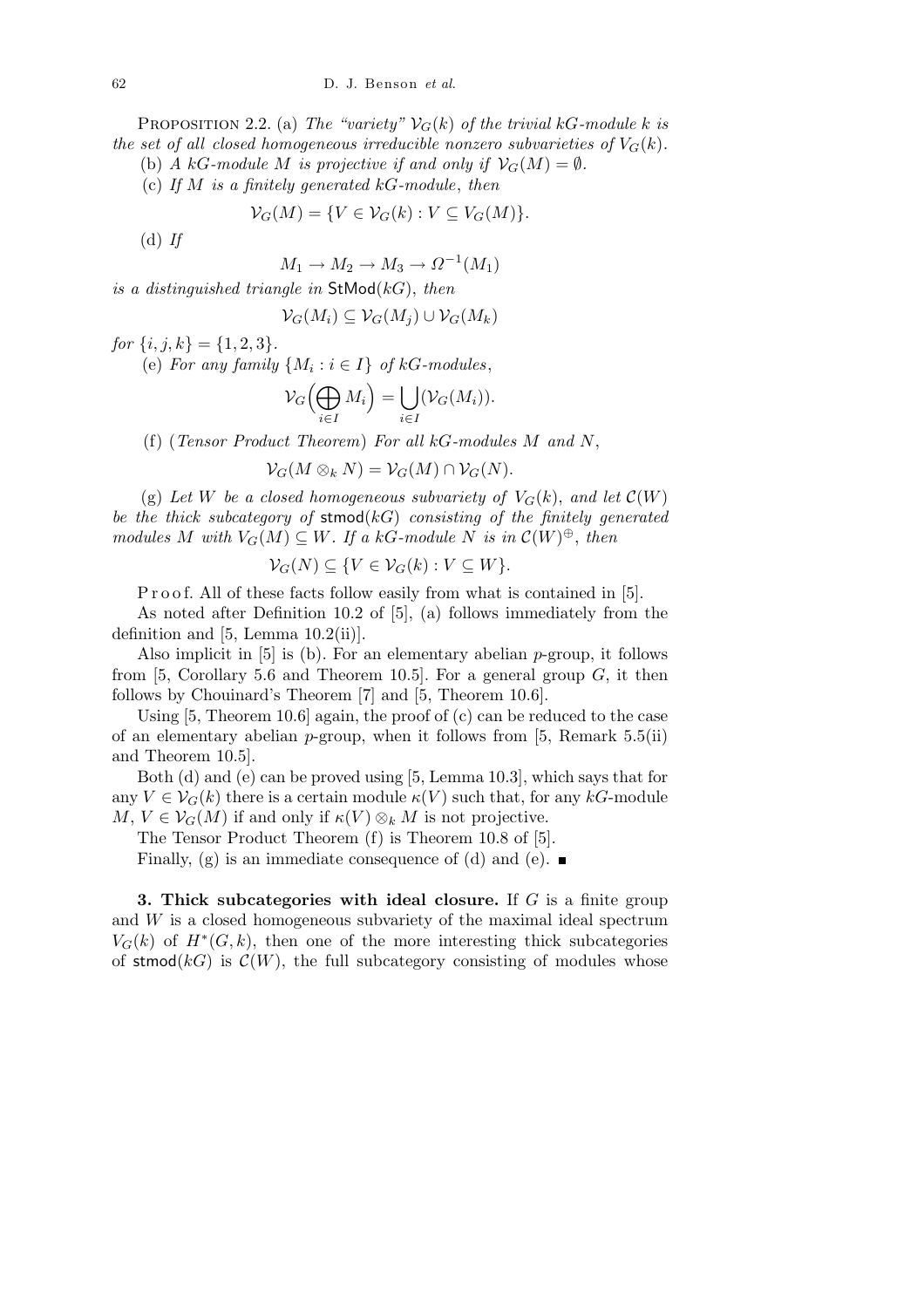varieties are contained in *W*. More general examples of thick subcategories can be defined in terms of varieties as follows.

DEFINITION 3.1. Let *G* be a finite group, and let  $\mathcal X$  be a nonempty set of closed homogeneous subvarieties of  $V_G(k)$  that is closed under specialization (i.e., if  $W \in \mathcal{X}$  and  $W' \subseteq W$ , then  $W' \in \mathcal{X}$ ) and finite unions. Then  $C(X)$  is the thick subcategory of stmod(*kG*) consisting of modules *M* with  $V_G(M) \in \mathcal{X}$ .

It follows easily from standard properties of varieties for modules that  $\mathcal{C}(\mathcal{X})$  is indeed a thick subcategory. If  $\mathcal{X}$  has a maximal element *W*, then  $\mathcal{C}(\mathcal{X})$  coincides with the thick subcategory  $\mathcal{C}(W)$  described above. Also, if X is the set of all closed homogeneous subvarieties of  $V_G(k)$  of dimension less than *c* for some positive integer *c*, then  $\mathcal{C}(\mathcal{X})$  is just the thick subcategory of all finitely generated modules with complexity less than *c*. Many familiar examples of thick subcategories are therefore subsumed by this definition.

We now consider thick subcategories of **stmod**( $kG$ ) which have ideal closure as defined below. It will be shown that every such thick subcategory has the form  $\mathcal{C}(\mathcal{X})$  for some  $\mathcal{X}$ . Most importantly, all thick subcategories of stmod( $kG$ ) for G a *p*-group have ideal closure, and hence we have a complete classification of the thick subcategories in this case.

DEFINITION 3.2. A thick subcategory  $\mathcal C$  of stmod( $kG$ ) is said to have *ideal closure* if  $C \otimes X$  is in  $C$  for any  $C$  in  $C$  and  $X$  in stmod( $kG$ ).

The following proposition is the key step in the proof of the main results of the section.

Proposition 3.3. *Let M be a finitely generated kG-module*, *and let*  $W = V_G(M)$ *. Let*  $\langle \langle M \rangle \rangle$  *be the thick subcategory of* stmod(*kP*) *generated by*  $M \otimes X$  *for all*  $X$  *in* stmod(*kG*)*. Then*  $\langle \langle M \rangle \rangle$  *is equal to*  $C(W)$ *.* 

P r o o f. Since M is in  $\mathcal{C}(W)$ , it is clear that  $\langle\langle M \rangle\rangle$  is contained in  $\mathcal{C}(W)$ . Therefore by Proposition 2.1 the functors  $\mathcal{E}_{\langle \langle M \rangle \rangle} \mathcal{E}_W$  and  $\mathcal{E}_{\langle \langle M \rangle \rangle}$  are isomorphic. Hence, for any *kG*-module *N* the distinguished triangle  $\mathcal{T}_{\langle \langle M \rangle \rangle}$  ( $\mathcal{E}_W(N)$ ) phic. Hence, for any *kG*-module *N* the distinguished triangle  $\mathcal{T}_{\langle \langle M \rangle \rangle}$  ( $\mathcal{E}_W(N)$ ) is of the form

$$
\mathcal{E}_{\langle\langle M\rangle\rangle}(N)\to\mathcal{E}_W(N)\to\mathcal{F}_{\langle\langle M\rangle\rangle}\mathcal{E}_W(N)\to\Omega^{-1}(\mathcal{E}_{\langle\langle M\rangle\rangle}(N)).
$$

We shall prove that  $\mathcal{F}_{\langle \langle M \rangle \rangle} \mathcal{E}_W(N)$  is projective, and so the first map in this triangle is a stable isomorphism between  $\mathcal{E}_{\langle \langle M \rangle \rangle}(N)$  and  $\mathcal{E}_W(N)$ .

The first two terms of the triangle  $\mathcal{T}_{\langle\langle M\rangle\rangle}(\mathcal{E}_W(N))$  are in  $\mathcal{C}(W)^{\oplus}$ , and therefore so is  $\mathcal{F}_{\langle\langle M\rangle\rangle}\mathcal{E}_W(N)$ . Hence,

$$
\mathcal{V}_G(\mathcal{F}_{\langle \langle M \rangle \rangle} \mathcal{E}_W(N)) \subseteq \{ V \in \mathcal{V}_G(k) : V \subseteq W \} = \mathcal{V}_G(M),
$$

by Proposition 2.2.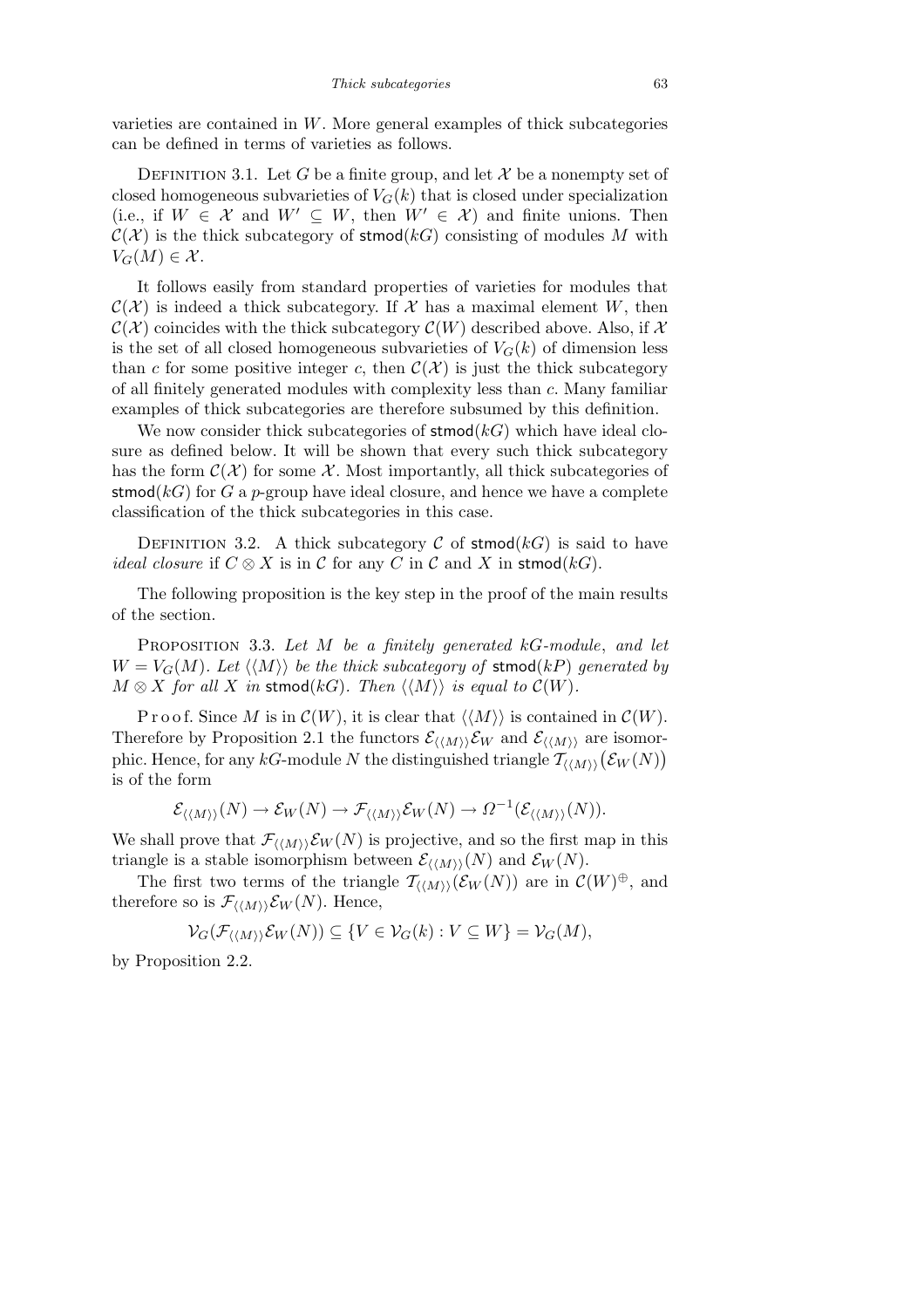Since  $\mathcal{F}_{\langle \langle M \rangle \rangle} \mathcal{E}_W(N)$  is  $\langle \langle M \rangle \rangle$ -local and *M* is finitely generated,

$$
0 = \underline{\mathrm{Hom}}_{kG}(S \otimes M, \mathcal{F}_{\langle \langle M \rangle \rangle} \mathcal{E}_W(N)) \cong \underline{\mathrm{Hom}}_{kG}(S, M^* \otimes_k \mathcal{F}_{\langle \langle M \rangle \rangle} \mathcal{E}_W(N))
$$

for all simple *kG*-modules *S* (and where *M<sup>∗</sup>* denotes the *k*-linear dual of *M*). This implies that  $M^* \otimes_k \mathcal{F}_{\langle \langle M \rangle \rangle} \mathcal{E}_W(N)$  is projective, and so, by the tensor product theorem for varieties (see Proposition 2.2),

$$
\emptyset = \mathcal{V}_G(M^* \otimes_k \mathcal{F}_{\langle \langle M \rangle \rangle} \mathcal{E}_W(N)) \n= \mathcal{V}_G(M) \cap \mathcal{V}_G(\mathcal{F}_{\langle \langle M \rangle \rangle} \mathcal{E}_W(N)) = \mathcal{V}_G(\mathcal{F}_{\langle \langle M \rangle \rangle} \mathcal{E}_W(N)).
$$

Thus  $\mathcal{F}_{\langle\langle M\rangle\rangle}\mathcal{E}_W(N)$  is projective, and so  $\mathcal{E}_{\langle\langle M\rangle\rangle}(N)$  and  $\mathcal{E}_W(N)$  are stably isomorphic. Hence  $\mathcal{C}(W)$  and  $\langle \langle M \rangle \rangle$  are equal, by Proposition 2.1.

The classification of thick subcategories with ideal closure in  $\mathsf{stmod}(k)$ now follows easily.

Theorem 3.4. *Suppose that C is a thick subcategory with ideal closure in* stmod( $kG$ ). Then  $C = C(X)$  for some nonempty set X of closed homogeneous *subvarieties of*  $V_G(k)$  *closed under specialization and finite unions.* 

P r o o f. Suppose that  $\mathcal X$  is the set of subvarieties of  $V_G(k)$  that occur as  $V_G(M)$  for some object M of C. Then X is nonempty, since the zero module is in  $\mathcal{C}$ , and is closed under finite unions because  $\mathcal{C}$  is closed under finite direct sums. It is well known that every closed homogeneous subvariety  $W'$ of  $V_G(k)$  occurs as the variety of some finitely generated  $kG$ -module  $L$  (see, for example, [2, Corollary 5.9.2]). Therefore, if  $W'$  is a subvariety of  $V_G(M)$ for some *M* in *C*, then  $M \otimes_k L$  has variety  $W'$  and is in the thick subcategory  $\langle\langle M \rangle\rangle$ . In particular, it is in C. Hence X is closed under specialization.

Clearly,  $\mathcal{C}$  is contained in  $\mathcal{C}(\mathcal{X})$ . But also, for each object *N* of  $\mathcal{C}(\mathcal{X})$ , there is an object *N'* of *C* with  $V_G(N') = V_G(N)$ . By Proposition 3.3, *N* and  $N'$  generate the same thick subcategory, and so  $N$  must be in  $\mathcal{C}$ . Hence  $\mathcal{C} = \mathcal{C}(\mathcal{X})$ .

Corollary 3.5. *Let P be a p-group*, *and let C be a thick subcategory of* stmod( $kP$ ). Then  $C = C(X)$  for some nonempty set X of closed homogeneous *subvarieties of*  $V_P(k)$  *closed under specialization and finite unions.* 

P r o o f. The important thing to note here is that  $\mathsf{stmod}(k) = \langle k \rangle$ , the thick subcategory generated by the trivial module *k*. Also, if *C* is an object in *C* and *X* is in  $\langle k \rangle$  then *C* ⊗ *X* is in *C*. So *C* has ideal closure. ■

**4. The nucleus and modules with no cohomology.** For a general finite group *G*, the modules in the principal block form a proper thick subcategory of stmod( $kG$ ). More interestingly, perhaps, the modules *M* in the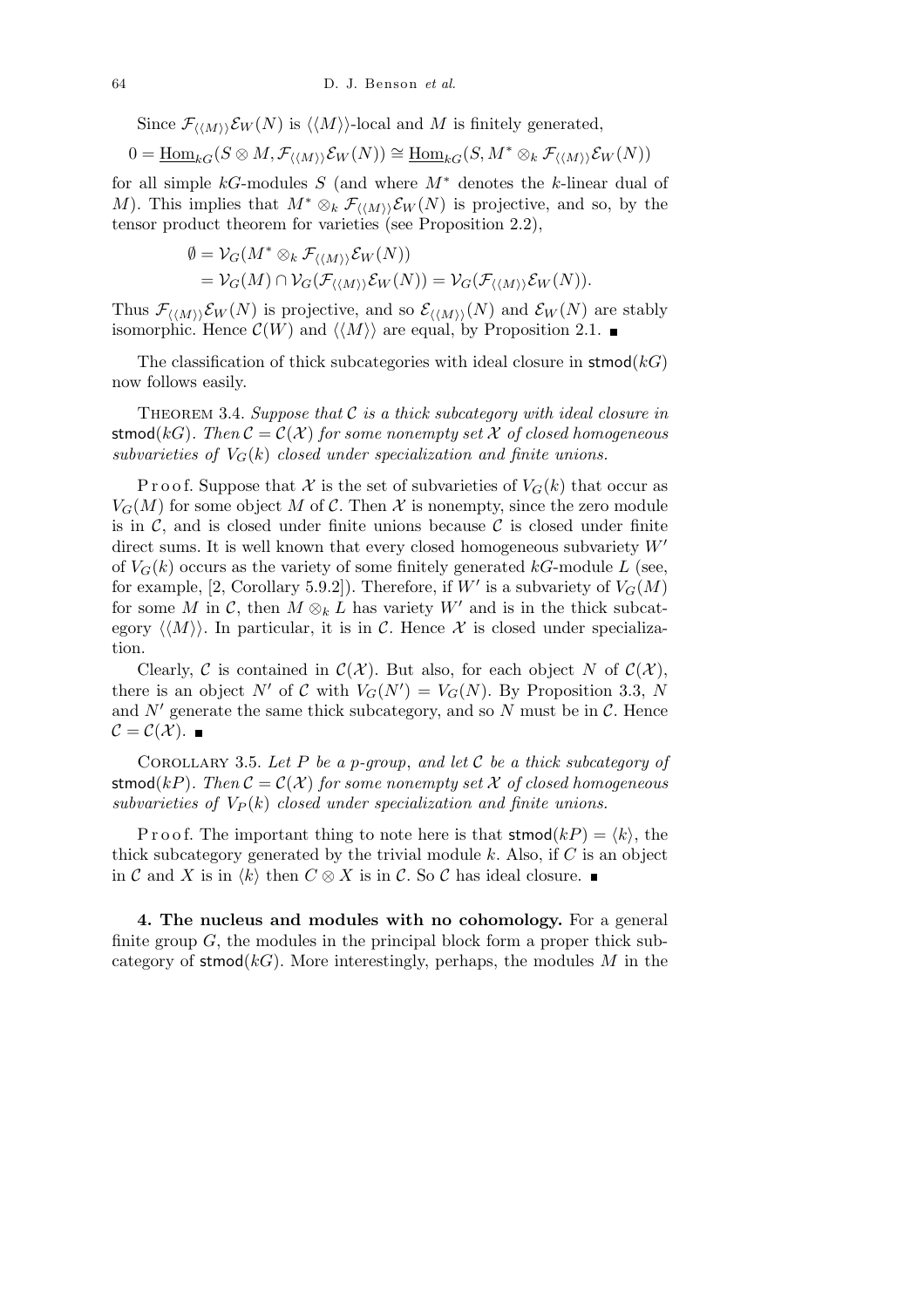principal block for which the Tate cohomology  $\widehat{H}^*(G,M)$  vanishes in all degrees form a thick subcategory that is not usually trivial. Such modules were studied in [6], where several conjectures were proposed that were settled recently in [3] using some of the theory of idempotent functors described in Section 2. In the next section we shall need to use this work, so let us give a brief summary of some of the important points.

One of the important theorems is a classification of the finite groups *G* for which  $\hat{H}^*(G, M) \neq 0$  for *all* nonprojective modules *M* in the principal block. In [6, Section 2], the term *trivial homology module* is introduced. It follows immediately from what is proved in [6, Sections 2 and 3] about these modules that they are precisely the modules that are in the triangulated subcategory of stmod( $k)$  generated by the trivial module. In [3, Theorem 1.4] the following result was proved, which had previously been established in odd characteristic in [6].

PROPOSITION 4.1. Let G be a finite group. Then the following are equiv*alent*:

(a) *The full subcategory of* stmod(*kG*) *consisting of modules in the principal block is generated*, *as a triangulated category*, *by the trivial module k.*

(b) If *M* is a finitely generated kG-module for which  $\widehat{H}^*(G, M) = 0$ , then *no nonprojective direct summand of M belongs to the principal block.*

(c) *Every element of order p in G has a p-nilpotent centralizer.*

In fact, [3, Theorem 1.4] gives twelve equivalent conditions.

To say something about groups that do not satisfy the conditions of Proposition 4.1, Benson, Carlson and Robinson introduced a closed homogeneous subvariety  $Y_G$  of  $V_G(k)$  called the *nucleus*. Let us recall the definition.

DEFINITION 4.2 ([6]). Let *G* be a finite group. The *nucleus*  $Y_G$  is the union of the images of the restriction maps

$$
\operatorname{res}_{G,H}^* : V_H(k) \to V_G(k),
$$

as *H* runs over the set of subgroups of *G* for which the centralizer  $C_G(H)$  is not *p*-nilpotent. (Except that if  $G$  is *p*-nilpotent, then  $Y_G$  should be taken to be  $\{0\}$  rather than  $\emptyset$ .)

Note that  $Y_G = \{0\}$  if and only if the equivalent conditions of Proposition 4.1 hold.

The nucleus was introduced in order to state the following result, conjectured in [6] and proved in [3].

PROPOSITION 4.3. Let G be a finite group. Every finitely generated mod*ule in the principal block*  $B_0(k)$  *is contained in*  $\langle k, \mathcal{C}(Y_G) \rangle$ , the thick sub*category of* stmod(*kG*) *generated by the trivial module k together with all the modules whose variety is contained in the nucleus.*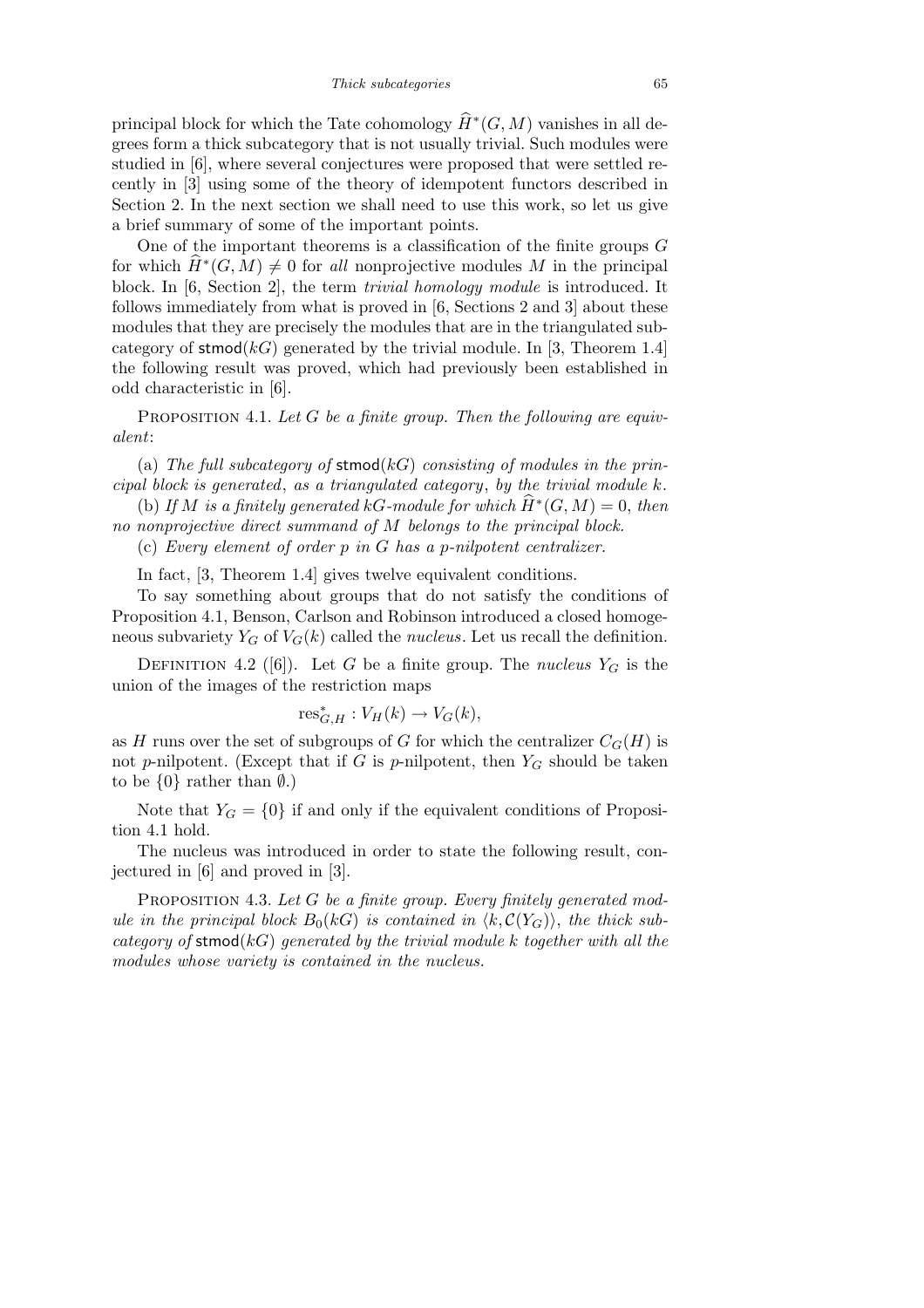The thick subcategory  $\langle k, \mathcal{C}(Y_G) \rangle$  consists of the direct summands of what are called *nuclear homology modules* in [6, 3], so this is just a restatement of [3, Theorem 1.2].

Proposition 4.4. *Let G be a finite group. If M is a module in the principal block such that*  $\widehat{H}^*(G, M) = 0$ , *then*  $\overline{M}$  *is in*  $\mathcal{C}(Y_G)^\oplus$ .

If *M* is finitely generated, then the conclusion is just that  $V_G(M) \subseteq Y_G$ , and this was shown in [6, Corollary 10.12] to be a consequence of Proposition 4.3. We shall give a proof using idempotent functors that does not require *M* to be finitely generated.

Proof. Consider the distinguished triangle  $\mathcal{T}_{\mathcal{C}(Y_G)}(M)$ . By [18, Proposition 5.13], this is isomorphic to the triangle obtained by taking the tensor product of *M* with  $\mathcal{T}_{\mathcal{C}(Y_G)}(k)$ . Also, the construction of  $\mathcal{T}_{\mathcal{C}(Y_G)}(k)$  in [18, Section 6] makes it clear that  $\mathcal{E}_{\mathcal{C}(Y_G)}(k)$  and  $\mathcal{F}_{\mathcal{C}(Y_G)}(k)$  are in  $\langle k \rangle^{\oplus}$ . It follows that  $\mathcal{E}_{\mathcal{C}(Y_G)}(M)$  and  $\mathcal{F}_{\mathcal{C}(Y_G)}(M)$  are in  $\langle M \rangle^{\oplus}$ , and, in particular, are in the category of  $\langle k \rangle$ -local modules of the principal block.

Since  $\mathcal{F}_{\mathcal{C}(Y_G)}(M)$  is also  $\mathcal{C}(Y_G)$ -local, it follows from Proposition 4.3 that it must be projective, and so

$$
M \cong \mathcal{E}_{\mathcal{C}(Y_G)}(M),
$$

which is in  $C(Y_G)^{\oplus}$ .

We shall also need the following consequence of Proposition 4.3.

Proposition 4.5. *Let G be a finite group*, *and let M be a finitely generated kG-module in the principal block for which*

$$
V_G(M) \cap Y_G = \{0\}.
$$

*Then M is in the thick subcategory*  $\langle k \rangle$  *of* stmod( $kG$ ) *generated by the trivial module k.*

P r o o f. Consider the distinguished triangle

$$
\mathcal{T}_{\langle k \rangle}(M): \mathcal{E}_{\langle k \rangle}(M) \to M \to \mathcal{F}_{\langle k \rangle}(M) \to \Omega^{-1}(\mathcal{E}_{\langle k \rangle}(M)).
$$

The third term,  $\mathcal{F}_{\langle k \rangle}(M)$ , is  $\langle k \rangle$ -local, and so, by Propositions 4.4 and 2.2,

$$
\mathcal{V}_G(\mathcal{F}_{\langle k \rangle}(M)) \subseteq \{W \in \mathcal{V}_G(k) : W \subseteq Y_G\}.
$$

Since *M* is finitely generated, it follows from the Tensor Product Theorem of Proposition 2.2 that

$$
\mathcal{V}_G(\mathrm{Hom}_k(M,\mathcal{F}_{\langle k\rangle}(M)))=\emptyset,
$$

and so

$$
\underline{\operatorname{Hom}}_{kG}(M,\mathcal{F}_{\langle k\rangle}(M))=0.
$$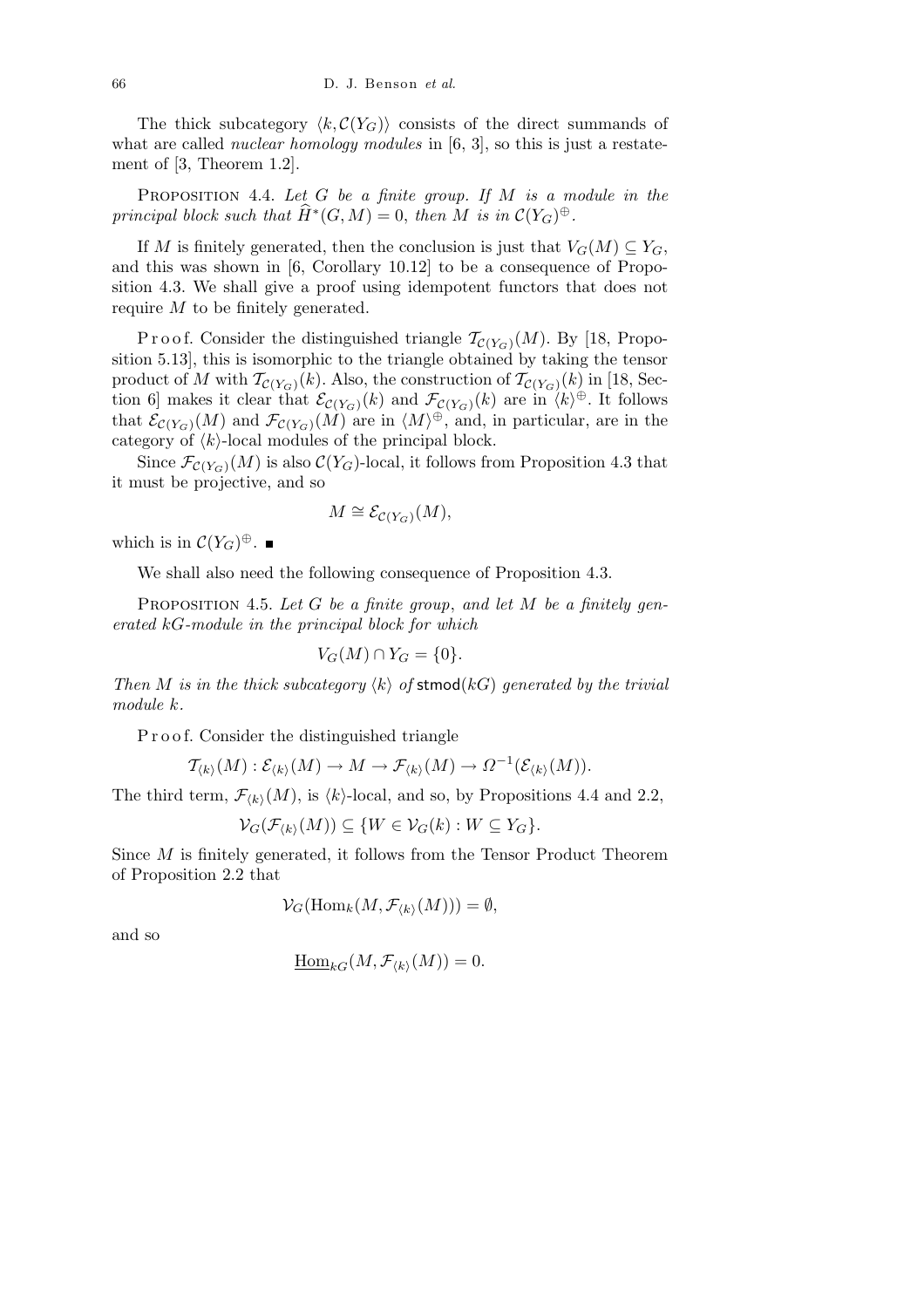By the universal property of the second map in the triangle  $\mathcal{T}_{(k)}(M)$ , it follows that  $\mathcal{F}_{\langle k \rangle}(M)$  is projective, and so

$$
M \cong \mathcal{E}_{\langle k \rangle}(M),
$$

which is in  $\langle k \rangle^{\oplus}$ . Since *M* is finitely generated, it must be in  $\langle k \rangle$ .

**5. Thick subcategories in the principal block.** In this section, we shall give some generalizations of Corollary 3.5, the classification of thick subcategories of stmod( $kP$ ) for a *p*-group *P*, to more general groups. If *G* is a group for which *kG* has more than one block, then the modules belonging to a particular block form a thick subcategory. We shall restrict our attention to modules that belong to the principal block  $B_0(k)$ , although there are doubtless things that could be said about other blocks. Even with this restriction, the thick subcategories cannot, in general, be classified in terms of varieties in the same way as they could for *p*-groups: for example, the thick subcategory  $\langle k \rangle$  generated by the trivial module contains modules with all possible varieties, but it does not coincide with the thick subcategory of *all* modules in the principal block unless the nucleus  $Y_G$  is trivial. What we shall show is that, in a sense, the nucleus is the only obstruction to a full generalization: if we restrict our attention to thick subcategories containing *no* nonprojective modules whose variety is in the nucleus, or containing *all* modules with variety in the nucleus, then we do get a satisfactory classification. In particular, Corollary 3.5 generalizes to groups which have a trivial nucleus.

Since we shall be considering only modules in the principal block, let us introduce the following notation for various thick subcategories.

DEFINITION 5.1. Let *G* be a finite group.

(a) We shall denote by  $\mathsf{stmod}_0(k)$  the thick subcategory of  $\mathsf{stmod}(k)$ consisting of the finitely generated *kG*-modules that belong to the principal block  $B_0(k)$ . Similarly,  $\mathsf{StMod}_0(k)$  is the thick subcategory of  $\mathsf{StMod}(k)$ consisting of all modules that belong to the principal block.

(b) If *W* is a closed homogeneous subvariety of  $V_G(k)$ , then  $C_0(W)$  is the thick subcategory of stmod $(k)$  consisting of modules in  $\mathcal{C}(W)$  that belong to the principal block.

(c) If  $\mathcal X$  is a nonempty family of closed homogeneous subvarieties of  $V_G(k)$ that is closed under specialization and finite unions, then  $C_0(\mathcal{X})$  is the thick subcategory of stmod( $kG$ ) consisting of modules in  $\mathcal{C}(\mathcal{X})$  that belong to the principal block.

Let us start with some easy lemmas regarding idempotent functors and tensor products as applied to modules in the principal block.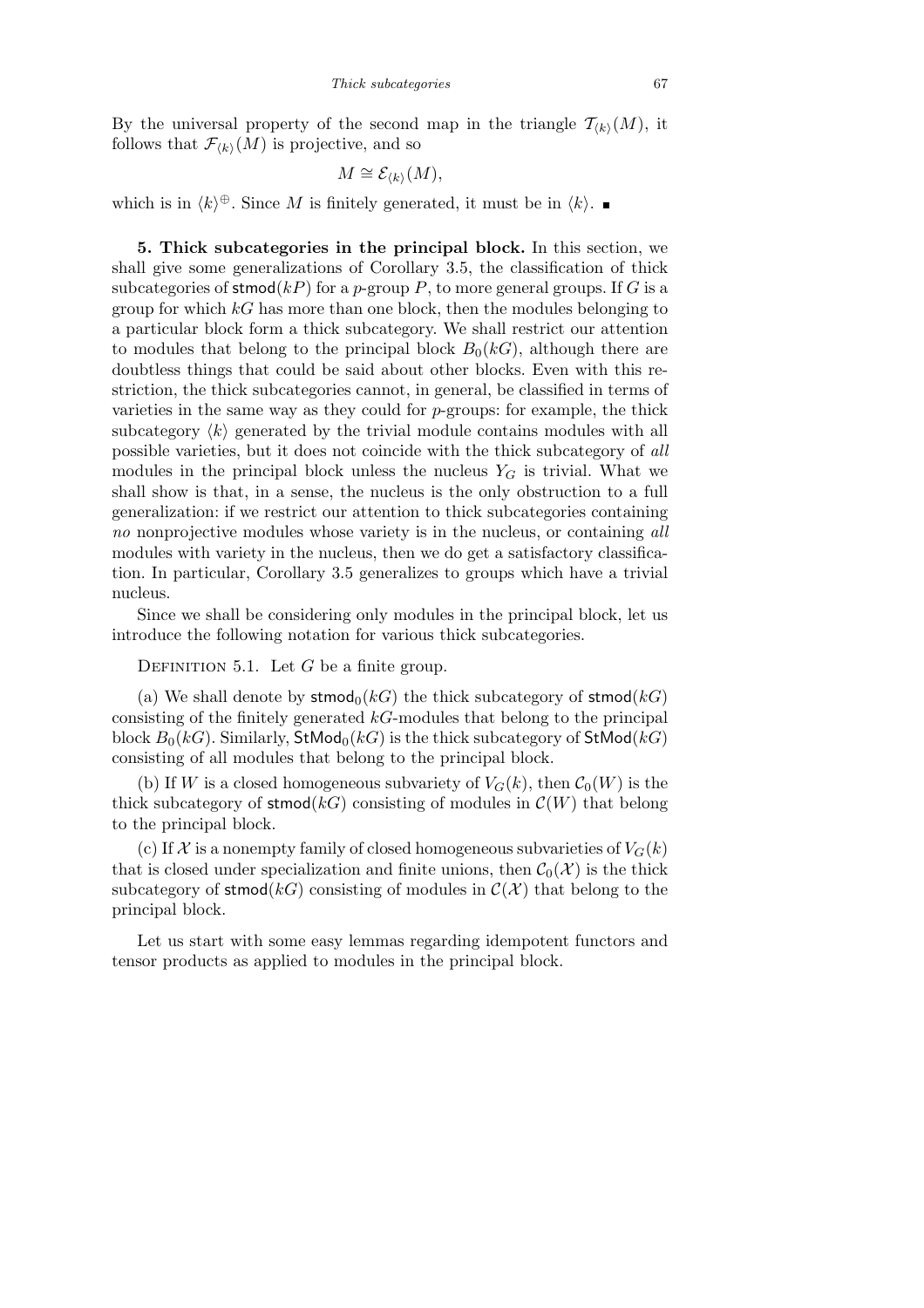Lemma 5.2. *Let G be a finite group*, *let C be a thick subcategory of the category* stmod<sub>0</sub>(*kG*), *and let N be a kG-module. Then*  $\mathcal{E}_{\mathcal{C}}(N)$  *is in* StMod<sub>0</sub>( $kG$ ). If N is in StMod<sub>0</sub>( $kG$ ), then so is  $\mathcal{F}_{\mathcal{C}}(N)$ .

P r o o f. Since  $\mathsf{StMod}_0(kG)$  contains  $\mathcal C$  and is closed under arbitrary direct sums, it contains  $C^{\oplus}$ , of which  $\mathcal{E}_{\mathcal{C}}(N)$  is an object.

The first term of the distinguished triangle

$$
\mathcal{E}_{\mathcal{C}}(N) \to N \to \mathcal{F}_{\mathcal{C}}(N) \to \Omega^{-1}(\mathcal{E}_{\mathcal{C}}(N))
$$

is in  $\mathsf{StMod}_0(kG)$ , and so if either *N* or  $\mathcal{F}_{\mathcal{C}}(N)$  is in  $\mathsf{StMod}_0(kG)$ , so is the other.

Lemma 5.3. *Let G be a finite group*, *and let C be a thick subcategory of* StMod<sub>0</sub>( $kG$ ). Let N be a module in C, and let M be a finitely generated  $kG$ *-module. If M is in the thick subcategory*  $\langle k \rangle$  *generated by the trivial module*, *then*  $M \otimes_k N$  *and*  $\text{Hom}_k(M, N)$  *are both in*  $\mathcal{C}$ *. In particular, if*  $M$ *is in* stmod<sub>0</sub>(*kG*) *and*  $V_G(M) \cap Y_G = \{0\}$ , *then*  $M \otimes_k N$  *and*  $\text{Hom}_k(M, N)$ *are both in C.*

Proof. Let  $D$  be the class of finitely generated  $kG$ -modules  $X$  for which  $X \otimes_k N$  and  $\text{Hom}_k(X, N)$  are both in *C*. Then *D* forms a thick subcategory of stmod $(k)$  which contains the trivial module  $k$ , and so it must contain all of  $\langle k \rangle$ . The final statement follows because if *M* is in stmod<sub>0</sub>( $kG$ ) and *V<sub>G</sub>*(*M*) ∩ *Y<sub>G</sub>* = {0}, then *M* is in  $\langle k \rangle$ , by Proposition 4.5. ■

Let us start by studying thick subcategories of  $\mathsf{stmod}_0(k)$  consisting entirely of modules whose variety intersects the nucleus  $Y_G$  trivially. As in the case of *p*-groups, the key step in the classification of such subcategories consists of identifying the thick subcategory generated by a single module. We have the following analogue of Proposition 3.3.

Proposition 5.4. *Let G be a finite group*, *and let M be a kG-module in*  ${\bf stmod}_0(kG)$  *whose variety*  $V_G(M) = W$  *satisfies*  $W \cap Y_G = \{0\}$ *. Then the thick subcategories*  $\langle M \rangle$  *and*  $C_0(W)$  *coincide.* 

Proof. If  $N$  is any  $kG$ -module, then the distinguished triangle  $\mathcal{T}_{\langle M \rangle}(\mathcal{E}_{\mathcal{C}_0(W)}(N))$  has the form

$$
\mathcal{E}_{\langle M\rangle}(N) \to \mathcal{E}_{\mathcal{C}_0(W)}(N) \to \mathcal{F}_{\langle M\rangle}\mathcal{E}_{\mathcal{C}_0(W)}(N) \to \Omega^{-1}(\mathcal{E}_{\langle M\rangle}(N)).
$$

As in the proof of Proposition 3.3, we shall show that  $\mathcal{E}_{(M)}(N)$  and  $\mathcal{E}_{\mathcal{C}_0(W)}(N)$  are stably isomorphic (and so  $\langle M \rangle = \mathcal{C}_0(W)$ , by Proposition 2.1) by showing that  $\mathcal{F}_{\langle M \rangle} \mathcal{E}_{\mathcal{C}_0(W)}(N)$  is projective.

Since the first two terms of the triangle are in  $C_0(W)^{\oplus}$ , so is the third. Therefore  $\mathcal{F}_{\langle M \rangle} \mathcal{E}_{\mathcal{C}_0(W)}(N)$  is in  $\mathsf{StMod}_0(kG)$  and

$$
\mathcal{V}_G(\mathcal{F}_{\langle M \rangle} \mathcal{E}_{\mathcal{C}_0(W)}(N)) \subseteq \{ V \in \mathcal{V}_G(k) : V \subseteq W \} = \mathcal{V}_G(M).
$$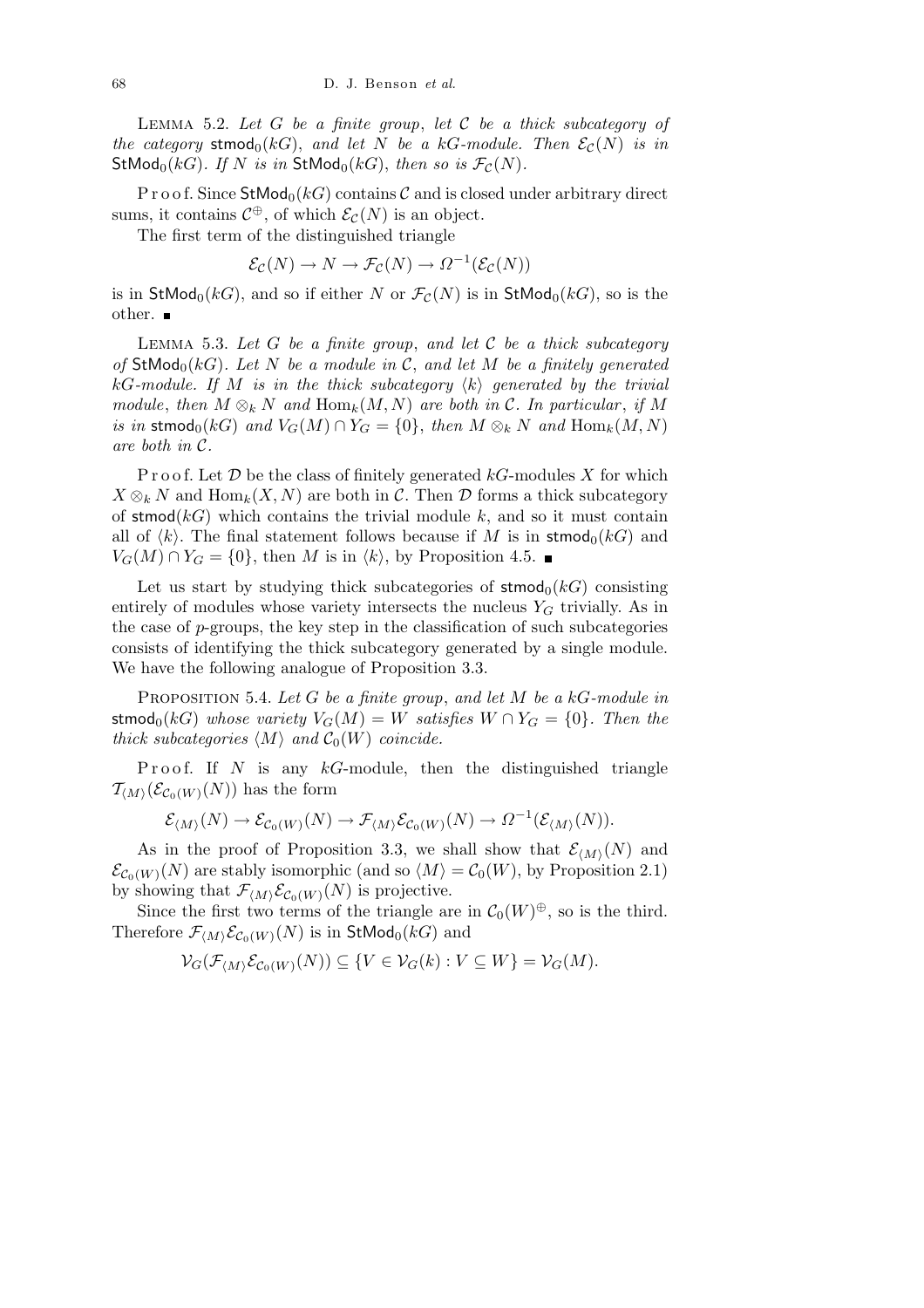Because  $\mathcal{F}_{\langle M \rangle} \mathcal{E}_{\mathcal{C}_0(W)}(N)$  is  $\langle M \rangle$ -local, we have, for every  $n \in \mathbb{Z}$ ,

$$
0 = \underline{\operatorname{Hom}}_{kG}(\Omega^n M, \mathcal{F}_{\langle M \rangle} \mathcal{E}_{\mathcal{C}_0(W)}(N)) \cong \widehat{H}^n(G, M^* \otimes_k \mathcal{F}_{\langle M \rangle} \mathcal{E}_{\mathcal{C}_0(W)}(N)).
$$

But, by Lemma 5.3,  $M^* \otimes_k \mathcal{F}_{\langle M \rangle} \mathcal{E}_{\mathcal{C}_0(W)}(N)$  is in  $\mathsf{StMod}_0(kG)$ , its variety is contained in  $V_G(M)$  by Proposition 2.2(f), and so, by Proposition 4.5, it must be projective. Hence,

$$
\varnothing = \mathcal{V}_G(M^* \otimes_k \mathcal{F}_{\langle M \rangle} \mathcal{E}_{\mathcal{C}_0(W)}(N))
$$
  
= 
$$
\mathcal{V}_G(M) \cap \mathcal{V}_G(\mathcal{F}_{\langle M \rangle} \mathcal{E}_{\mathcal{C}_0(W)}(N)) = \mathcal{V}_G(\mathcal{F}_{\langle M \rangle} \mathcal{E}_{\mathcal{C}_0(W)}(N)).
$$

Thus  $\mathcal{F}_{\langle M \rangle} \mathcal{E}_{\mathcal{C}_0(W)}(N)$  is projective, as required.

The following partial classification of thick subcategories for a general group *G* follows from the previous result in the same way that Theorem 3.4 and Corollary 3.5 followed from Proposition 3.3.

Theorem 5.5. *Let G be a finite group*, *and let C be a thick subcategory of*  ${\rm stmod}_0(kG)$  *containing only modules M for which*  $V_G(M) \cap Y_G = \{0\}$ *. Then*  $\mathcal{C} = \mathcal{C}_0(\mathcal{X})$  for some nonempty set X of closed homogeneous subvarieties of  $V_G(k)$ , *closed under specialization and finite unions*, *such that* 

$$
W \in \mathcal{X} \Rightarrow W \cap Y_G = \{0\}.
$$

Using the classification of groups  $G$  for which the nucleus  $Y_G$  is trivial, the following corollary follows immediately.

Corollary 5.6. *Let G be a finite group in which the centralizers of all elements of order p are p-nilpotent. Then every thick subcategory of* stmod<sub>0</sub>( $kG$ ) *is of the form*  $C_0(X)$  *for some nonempty set X of closed homogeneous subvarieties of*  $V_G(k)$ , *closed under specialization and finite unions.* 

In a slightly different direction, we can use the same methods to classify thick subcategories of  $\mathsf{stmod}_0(k)$  that contain  $\mathcal{C}_0(Y_G)$ . Of course, this is equivalent to classifying thick subcategories of the quotient category stmod<sub>0</sub>( $kG$ )/ $C_0(Y_G)$ . The analogue of Proposition 3.3 that we need is as follows.

Proposition 5.7. *Let G be a finite group*, *let M be a kG-module in the category* stmod<sub>0</sub>(*kG*), *and let*  $W = V_G(M)$ *. Then*  $\mathcal{Y}_0(M)$ *, the thick subcategory of* stmod<sub>0</sub>( $kG$ ) *generated by*  $C_0(Y_G)$  *together with M*, *is equal to*  $\mathcal{C}_0(Y_G \cup W)$ .

Proof. Let us start by choosing some module *Y* in stmod<sub>0</sub>( $kG$ ) with  $V_G(Y) = Y_G$ .

For any  $kG$ -module *N*, the distinguished triangle  $\mathcal{T}_{\mathcal{Y}_0(M)}(\mathcal{E}_{\mathcal{C}_0(Y_G \cup W)}(N))$ has the form

$$
\mathcal{E}_{\mathcal{Y}_0(M)}(N) \to \mathcal{E}_{\mathcal{C}_0(Y_G \cup W)}(N) \to \mathcal{F}_{\mathcal{Y}_0(M)} \mathcal{E}_{\mathcal{C}_0(Y_G \cup W)}(N) \to \Omega^{-1}(\mathcal{E}_{\mathcal{Y}_0(M)}(N)).
$$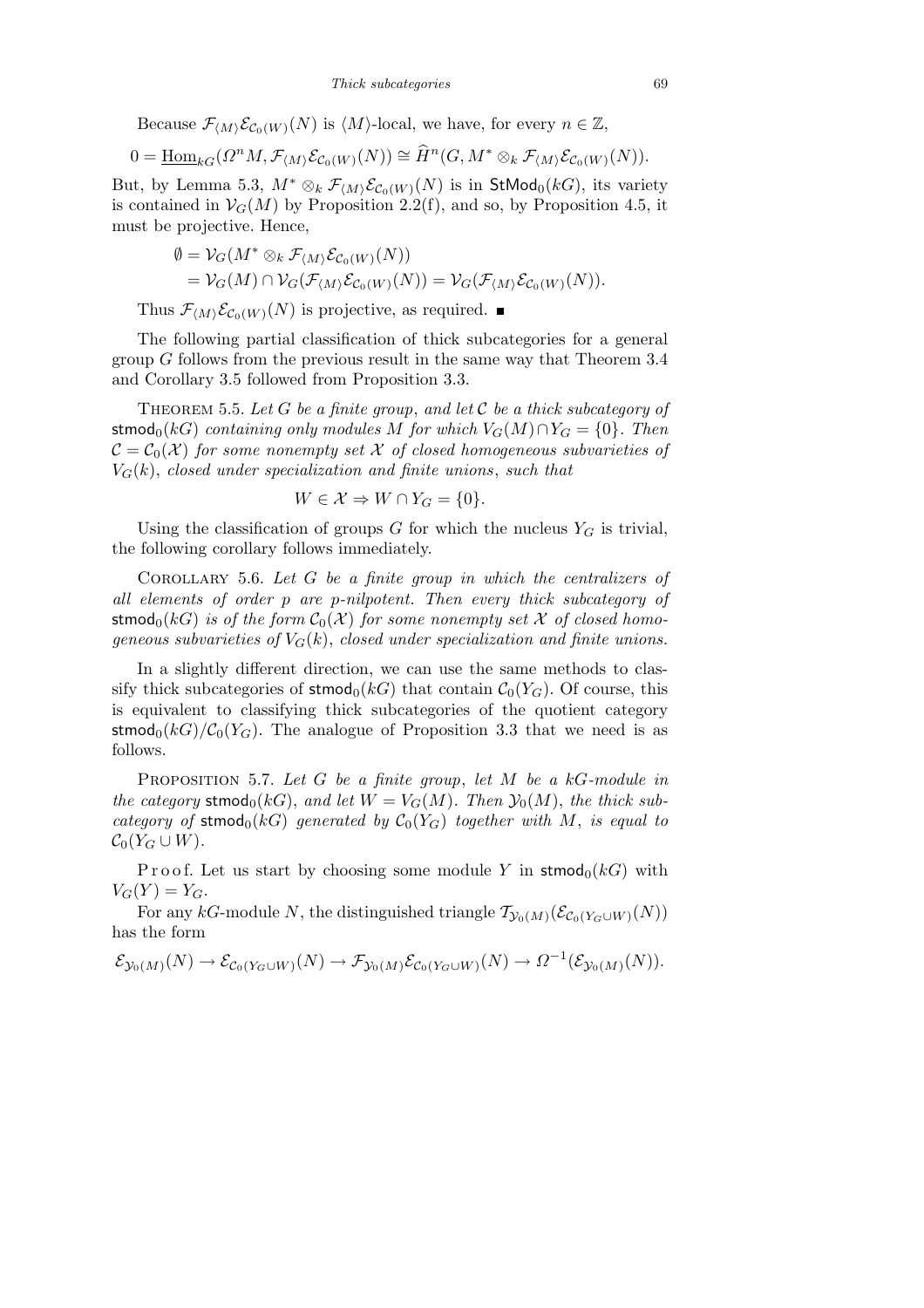As in the proofs of Propositions 3.3 and 5.4, we just have to show that the third term of this triangle is projective.

Certainly,  $V_G(\mathcal{F}_{\mathcal{Y}_0(M)}\mathcal{E}_{\mathcal{C}_0(Y_G\cup W)}(N))$  is contained in  $V_G(M \oplus Y)$ , since this is true of the first two terms of the triangle.

But, since  $M \oplus Y$  is in  $\mathcal{Y}_0(M)$ ,  $\mathcal{F}_{\mathcal{Y}_0(M)} \mathcal{E}_{\mathcal{C}_0(Y_G \cup W)}(N)$  is  $(M \oplus Y)$ -local, and so, for any  $n \in \mathbb{Z}$ ,

$$
0 = \text{Hom}(\Omega^n(M \oplus Y), \mathcal{F}_{\mathcal{Y}_0(M)} \mathcal{E}_{\mathcal{C}_0(Y_G \cup W)}(N))
$$
  
\n
$$
\cong \widehat{H}^n(G, (M \oplus Y)^* \otimes_k \mathcal{F}_{\mathcal{Y}_0(M)} \mathcal{E}_{\mathcal{C}_0(Y_G \cup W)}(N)).
$$

So

$$
\mathcal{V}_G(\mathcal{F}_{\mathcal{Y}_0(M)}\mathcal{E}_{\mathcal{C}_0(Y_G \cup W)}(N)) = \mathcal{V}_G(M \oplus Y) \cap \mathcal{V}_G(\mathcal{F}_{\mathcal{Y}_0(M)}\mathcal{E}_{\mathcal{C}_0(Y_G \cup W)}(N))
$$
  
=  $\mathcal{V}_G((M \oplus Y)^* \otimes_k \mathcal{F}_{\mathcal{Y}_0(M)}\mathcal{E}_{\mathcal{C}_0(Y_G \cup W)}(N))$   
\$\subseteq \{V \in \mathcal{V}\_G(k) : V \subseteq Y\_G\}\$,

where the final inclusion follows from Proposition 4.4. By Proposition 2.2, then, the module  $\mathcal{F}_{\mathcal{Y}_0(M)}\mathcal{E}_{\mathcal{C}_0(Y_G\cup W)}(N)$  is in  $\mathcal{C}_0(Y_G)^{\oplus}$ , but it is also  $\mathcal{C}_0(Y_G)^{\perp}$ local, and so must be projective.  $\blacksquare$ 

As before, we easily deduce the following classification.

THEOREM 5.8. Let  $G$  be a finite group, and let  $C$  be a thick subcategory *of* stmod<sub>0</sub>(kG) that contains  $C_0(Y_G)$ . Then  $C = C_0(X)$  for some set X of *closed homogeneous subvarieties of*  $V_G(k)$  *that is closed under specialization and finite unions and includes YG.*

**6. Inside the nucleus.** In this section we shall examine some examples of thick subcategories of  $\mathsf{stmod}_0(k)$  that are not covered by the theorems of Section 5. In particular, we shall consider thick subcategories of  $C_0(Y_G)$ for several groups with nontrivial nuclei.

In preparation for studying these examples, we begin with a theorem which applies in some of the cases we shall consider. For notation, let *N* denote the thick subcategory of  $\mathsf{StMod}_0(kG)$  consisting of all modules M with  $\widehat{H}^n(G,M) = 0$  for all *n*.

Theorem 6.1. *Suppose that G has a normal subgroup N*, *and let k be a field of characteristic p.*

(i) Let *M* be a kG-module with the property that  $M \downarrow_N$  is projective and  $\text{Hom}_{kN}(k, M \downarrow N) = 0.$ 

*Then*  $H^*(G, M) = 0$ , and hence *M* is in N.

(ii) *Suppose that G/N is a p-group. Let M be an indecomposable and nonprojective module in the principal block* , *and suppose that for every nontrivial p*-subgroup  $Q \subseteq N$ ,  $C_N(Q)$  *is p*-nilpotent. If M is in N then  $M \downarrow_N$ *is projective and*  $\text{Hom}_{kN}(k, M \downarrow_{N}) = 0$ .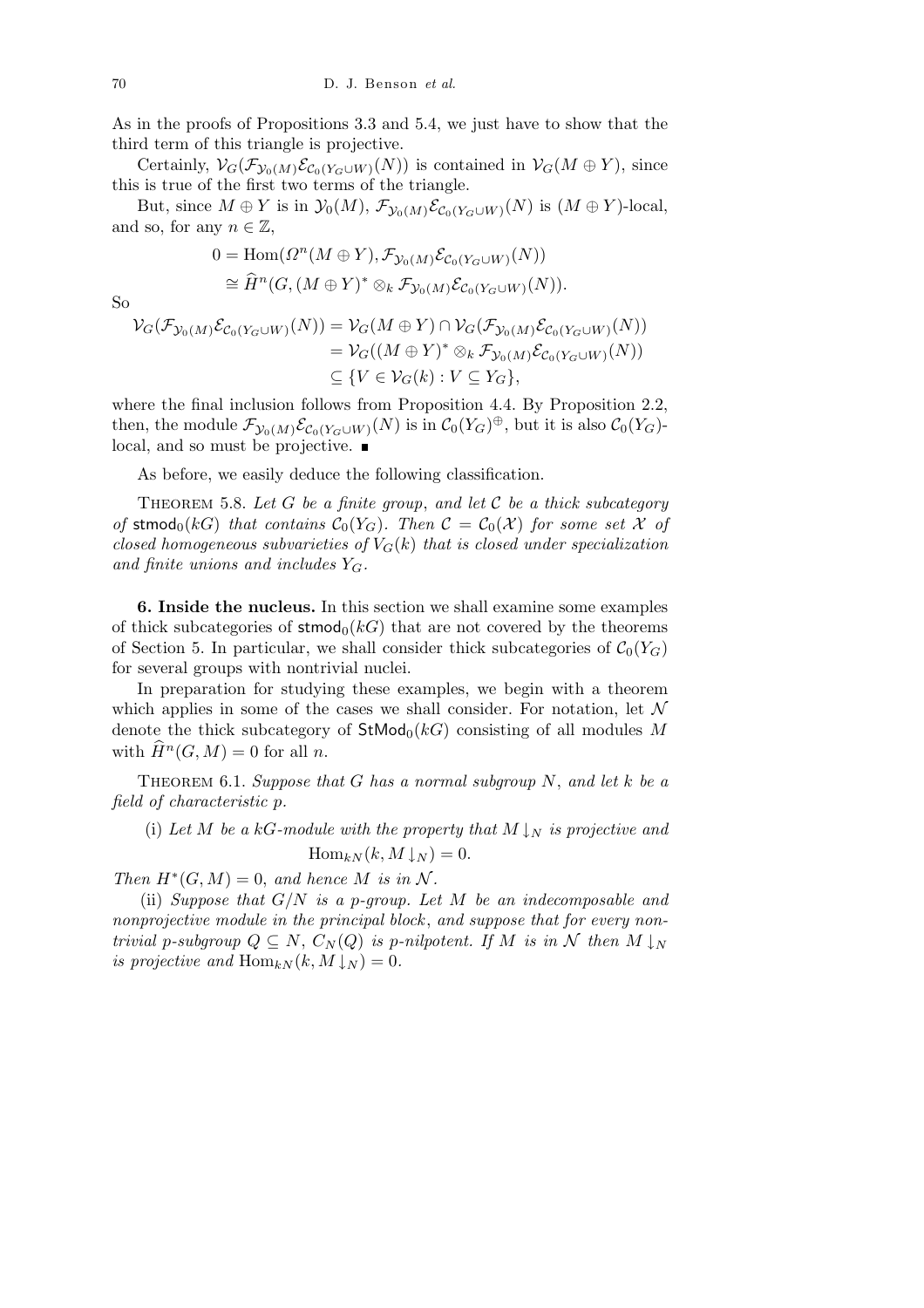P roof. (i) The hypotheses imply that the  $E_2$  page of the Lyndon– Hochschild–Serre spectral sequence

$$
H^*(G/N, H^*(N, M)) \Rightarrow H^*(G, M)
$$

is zero, and so  $H^*(G, M) = 0$ .

(ii) Since  $G/N$  is a *p*-group,  $M\downarrow_N\uparrow^G\cong k_N\uparrow^G\otimes M$  is in the thick subcategory generated by *M*, and so

$$
\widehat{H}^*(N, M \downarrow_N) \cong \widehat{H}^*(G, M \downarrow_N \uparrow^G) = 0.
$$

Hence, by Proposition 4.4,  $M \downarrow_N$  is projective. Since  $M$  is indecomposable and nonprojective,  $\widehat{H}^0(G,M) = 0$  implies  $\text{Hom}_{kG}(k,M) = 0$ , and hence  $\text{Hom}_{kN}(k, M \downarrow_N)^{G/N} = 0$ . Since  $G/N$  is a *p*-group, this implies that  $\text{Hom}_{kN}(k, M \downarrow N) = 0.$ 

EXAMPLE 1 ( $C_2 \times A_4$  in characteristic two). Let  $G = C_2 \times A_4$ , and let *k* be an algebraically closed field of characteristic two. Then *kG* has only one block, the principal block, and the only nontrivial subgroup of *G* that does not have a 2-nilpotent centralizer is  $C_2 \times \{1\}$ . The nucleus  $Y_G$  therefore consists of a single line in  $V_G(k)$ , and so every nonprojective module in  $\mathcal{C}(Y_G)$ has  $Y_G$  as its variety. By Theorem 6.1 a  $kG$ -module is in  $N$  if and only if its restriction to  $\{1\} \times A_4$  is projective and has no direct summand isomorphic to the projective cover of the trivial module.

Let *M* be the  $kG$ -module which, as a module for  $A_4$ , is the projective cover  $P_k$  of the trivial module, and on which  $C_2$  acts trivially. In other words, *M* is isomorphic to the permutation module  $\text{Ind}_{C_2 \times C_3}^G(k)$ . Then  $M \cong \Omega M$ .

Now consider the element

$$
\gamma = \sum_{x \in A_4} x
$$

of  $kG$ , which is a central element whose square is zero. For any  $\lambda \in k$ , there is an automorphism  $\theta_{\lambda}$  of kG that fixes  $A_4$  and sends the generator g of  $C_2$ to  $g + \lambda \gamma$ .

We can now form an infinite family  $\{M_\lambda : \lambda \in k\}$  of modules, where  $M_\lambda$ is just the module *M* with the *kG*-action twisted by the automorphism  $\theta_{\lambda}$ . That is,  $M = U/V$  where  $U = kG.u$  is the projective left ideal generated by  $u = 1 + w + w^2$  for  $w \in A_4$  an element of order three, and  $V = kG((g-1)u$ *λ*γ). In particular,  $M_0 = M$ . Since *M* is periodic of period one, the same is true of all the  $M_{\lambda}$ . Also, as  $M_{\lambda}$  is an indecomposable periodic module,  $V_G(M_\lambda)$  must be a single line through the origin, which must in fact be the nucleus  $Y_G$ , since  $M_\lambda$  is not projective on restriction to  $C_2 \times \{1\}$ .

As modules for  $A_4$ , all of these modules are isomorphic to  $P_k$ , but instead of acting trivially, the generator *g* of  $C_2$  acts as id  $+\lambda\phi$ , where  $\phi$  is a fixed nonzero *kA*4-module homomorphism obtained as a composition

$$
P_k \to P_k/\text{rad}(P_k) \to \text{soc}(P_k) \to P_k.
$$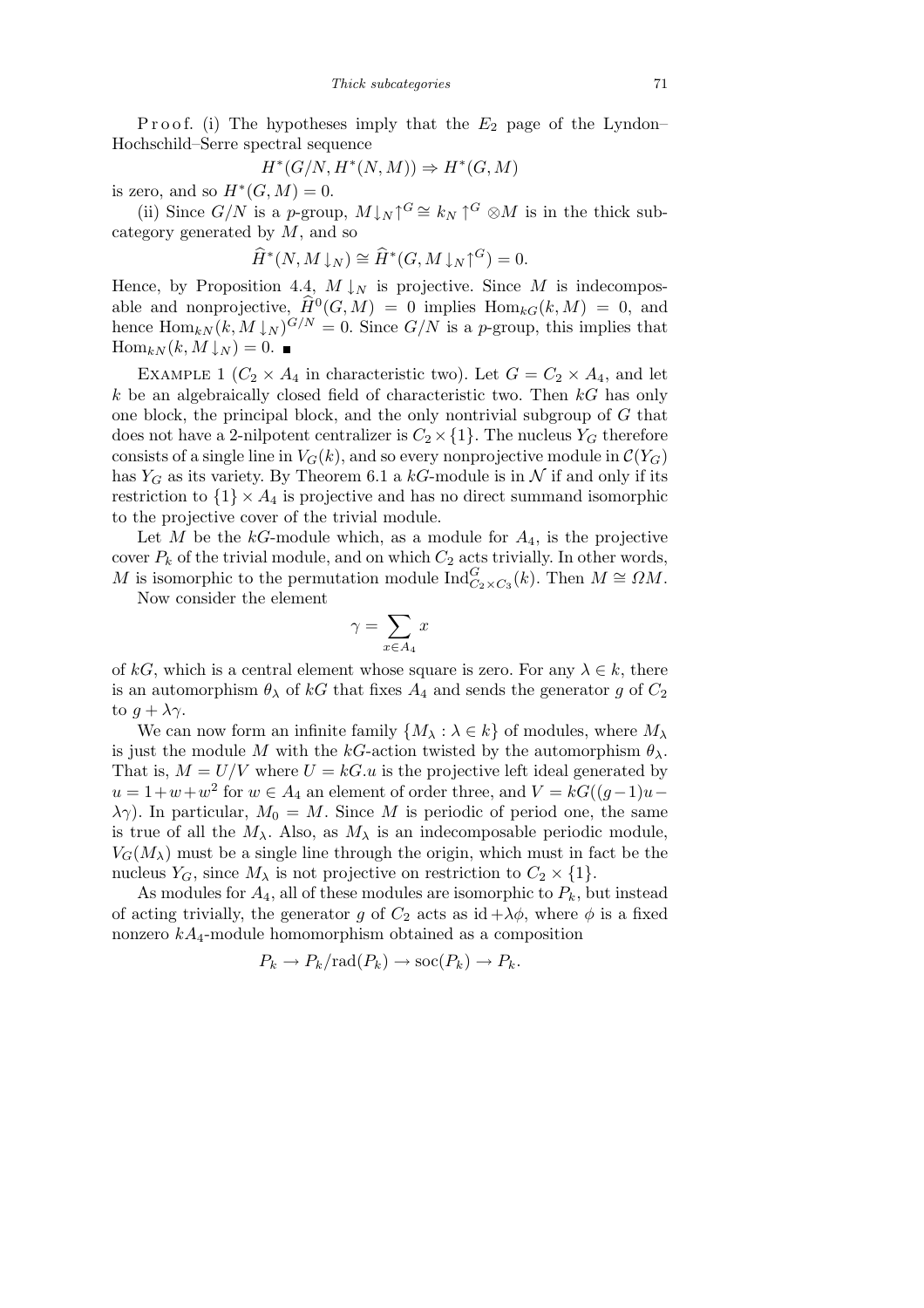PROPOSITION 6.2. *For different values of*  $\lambda$ , *the modules*  $M_{\lambda}$  *for*  $C_2 \times A_4$ (*in characteristic two*) *described above generate thick subcategories of*  $\mathcal{C}(Y_G)$ *which intersect trivially.*

P r o o f. Since the automorphisms of *kG* involved in the definition of the modules satisfy

$$
\theta_{\lambda}\theta_{\mu} = \theta_{\lambda+\mu}
$$

for all  $\lambda, \mu \in k$ , it is sufficient to show that, for  $\lambda \neq 0$ , the thick subcategory generated by  $M_{\lambda}$  intersects trivially with the thick subcategory generated by *M*.

By Frobenius reciprocity,

 $\underline{\text{Hom}}_{kG}(M, M_{\lambda}) \cong \underline{\text{Hom}}_{k(C_2 \times C_3)}(k, M_{\lambda} \downarrow_{C_2 \times C_3}),$ 

which is zero (if  $\lambda \neq 0$ ) since it is easy to check that there is only one indecomposable summand of  $M_{\lambda}$   $\downarrow$   $C_2 \times C_3$  that has nonzero fixed points, and that this summand is projective.

Since  $M \cong \Omega M$ , it follows that  $\underline{\text{Hom}}_{kG}(X, Y) = 0$  for every X in the thick subcategory of  $\mathsf{stmod}(k)$  generated by *M* and *Y* in the thick subcategory generated by  $M_{\lambda}$ . So these subcategories must intersect trivially.

We can produce two more families of examples by simply taking the tensor product of the modules  $M_{\lambda}$  with each of the two nontrivial simple *kG*-modules, which are both one-dimensional. The subcategories produced in this way have the property that they are contained in  $N$ .

R e m a r k. One might suspect that any thick subcategory with support in the nucleus is generated by

$$
\{M_{\lambda} : \lambda \in X\} \cup \{M_{\lambda} \otimes \omega : \lambda \in Y\} \cup \{M_{\lambda} \otimes \overline{\omega} : \lambda \in Z\}
$$

for suitable subsets *X*, *Y* and *Z* of *k*. Here,  $\omega$  and  $\overline{\omega}$  denote the two nontrivial simple *kG*-modules. If this were true, then any self-equivalence of the stable module category would permute the minimal elements of this collection of thick subcategories, namely those generated by a single *M* or  $M \otimes \omega$  or  $M \otimes \overline{\omega}$ . However, there is a self-equivalence of the derived category of  $A_4$ that takes the projective cover  $P_k$  of the trivial module to a complex

$$
\ldots \to 0 \to P_{\omega} \oplus P_{\bar{\omega}} \to P_{\omega} \oplus P_{\bar{\omega}} \to P_k \to 0 \to \ldots
$$

where  $P_\omega$  and  $P_{\bar{\omega}}$  are the other indecomposable projectives. This induces a self-equivalence of the stable module category of  $C_2 \times A_4$  that takes *M*<sup>0</sup> to a 20-dimensional indecomposable module whose restriction to *A*<sup>4</sup> is  $P_k \oplus 2P_\omega \oplus 2P_{\bar{\omega}}$ . The reader will find more details of some examples of thick subcategories given by self-equivalences of the derived category in Example 4.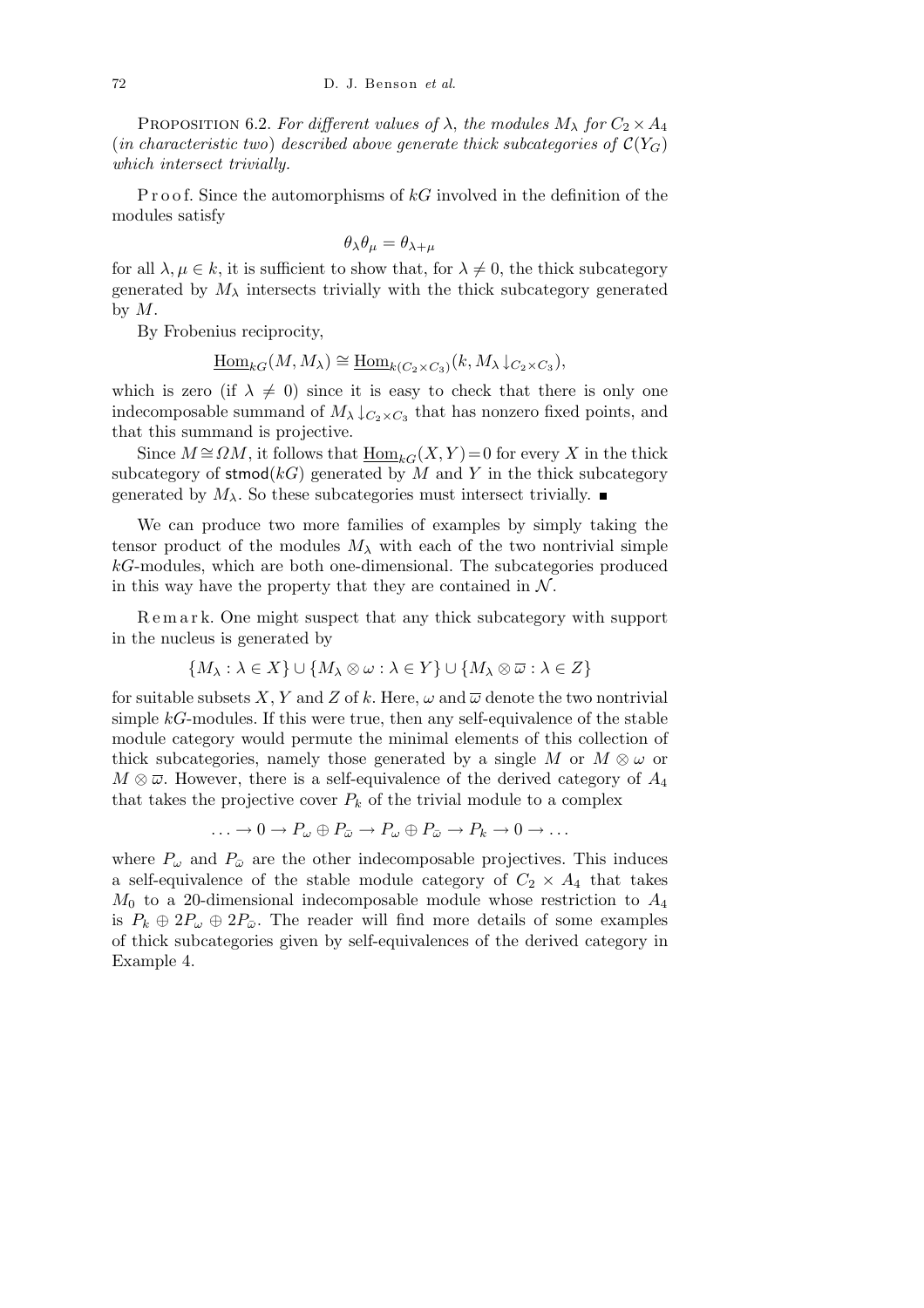EXAMPLE 2 ( $C_2 \times A_5$  in characteristic two). Since the principal blocks of *A*<sup>4</sup> and *A*<sup>5</sup> are derived equivalent [17, Section 3] (i.e., the bounded derived categories of finitely generated modules for the two blocks are equivalent as triangulated categories), it follows from Theorem 2.1 of [16] that the principal blocks of  $C_2 \times A_4$  and  $C_2 \times A_5$  are also derived equivalent, and hence are stably equivalent by Corollary 2.2 of [15].

An infinite collection of thick subcategories that intersect trivially and have varieties contained in the nucleus can be obtained by taking the modules  $N_\lambda$  that we get by applying this stable equivalence to the modules  $M_\lambda$ given in the last example.

EXAMPLE 3 (Janko's sporadic group  $J_1$  in characteristic two). Let  $G$  be the sporadic group  $J_1$  of Janko and let  $k$  be an algebraically closed field of characteristic two. Then *G* has just one conjugacy class of involutions, and the centralizer *H* is isomorphic to  $C_2 \times A_5$ . The nucleus  $Y_G$  is equal to the image of  $Y_H \to V_G(k)$ , and is a single line through the origin in the three-dimensional variety  $V_G(k)$ .

By Theorem 4.2 of [3], induction gives an equivalence of categories between  $\mathcal{C}(Y_H)$  and  $\mathcal{C}(Y_G)$ . It follows that the modules obtained by inducing  $N_{\lambda}$  from  $C_2 \times A_5$  to  $J_1$  generate thick subcategories of  $\mathcal{C}(Y_G)$  which intersect trivially.

PROPOSITION 6.3. *For different values of*  $\lambda$ , *the modules*  $N_{\lambda}$  *for*  $C_2 \times A_5$ (*in characteristic two*) *described above induce up to J*<sup>1</sup> *to give modules which generate thick subcategories of*  $C(Y_G)$  *intersecting trivially.* 

EXAMPLE 4 ( $C_3 \times S_3$  in characteristic three). Now let

 $G = C_3 \times S_3 = \langle x, y, z : x^3 = y^3 = z^2 = 1, xy = yx, xz = zx, yz = zy^2 \rangle$ 

and let *k* be an algebraically closed field of characteristic three. As in the previous example, *kG* has only one block, and there is only one nontrivial subgroup (namely  $C_3 \times \{1\}$ ) whose centralizer is not 3-nilpotent, and so again the nucleus  $Y_G$  is a single line through the origin. There are two simple  $kG$ -modules,  $k$  and  $\varepsilon$ , both one-dimensional.

The following construction produces an infinite collection of thick subcategories of  $C(Y_G)$ . Set  $X = x - 1$  and  $Y = y^2 - y$ , so that  $zX = Xz$ ,  $ZY = -Yz$ ,  $X^3 = 0$ ,  $XY = YX$ , and  $Y^3 = 0$ . For  $0 \neq \lambda \in k$ , we define  $M_{\lambda}$ to be the *kG*-module generated by elements *a* and *b*, satisfying the following relations:  $za = -a$ ,  $zb = -b$ ,  $Y^2a = X^2b$ ,  $\lambda Xa = Y^2b$ . Then  $M_{\lambda}$  has a *k*-basis consisting of the elements *a*,  $Ya$ ,  $Y^2a = X^2b$ , *b*,  $Yb$ ,  $Y^2b = \lambda Xa$ ,  $Xb$ ,  $XYb$  and  $XY^{2}b = \lambda X^{2}a$ .

The projective cover of  $M_{\lambda}$  is a direct sum of two copies of  $P_{\varepsilon}$  generated by elements  $\hat{a}$  and  $\hat{b}$  mapping to *a* and *b*. The kernel is generated by  $a' =$  $Y^2\hat{a} - X^2\hat{b}$  and  $b' = \lambda X \hat{a} - Y^2\hat{b}$ , which satisfy the same relations as *a* and *b*.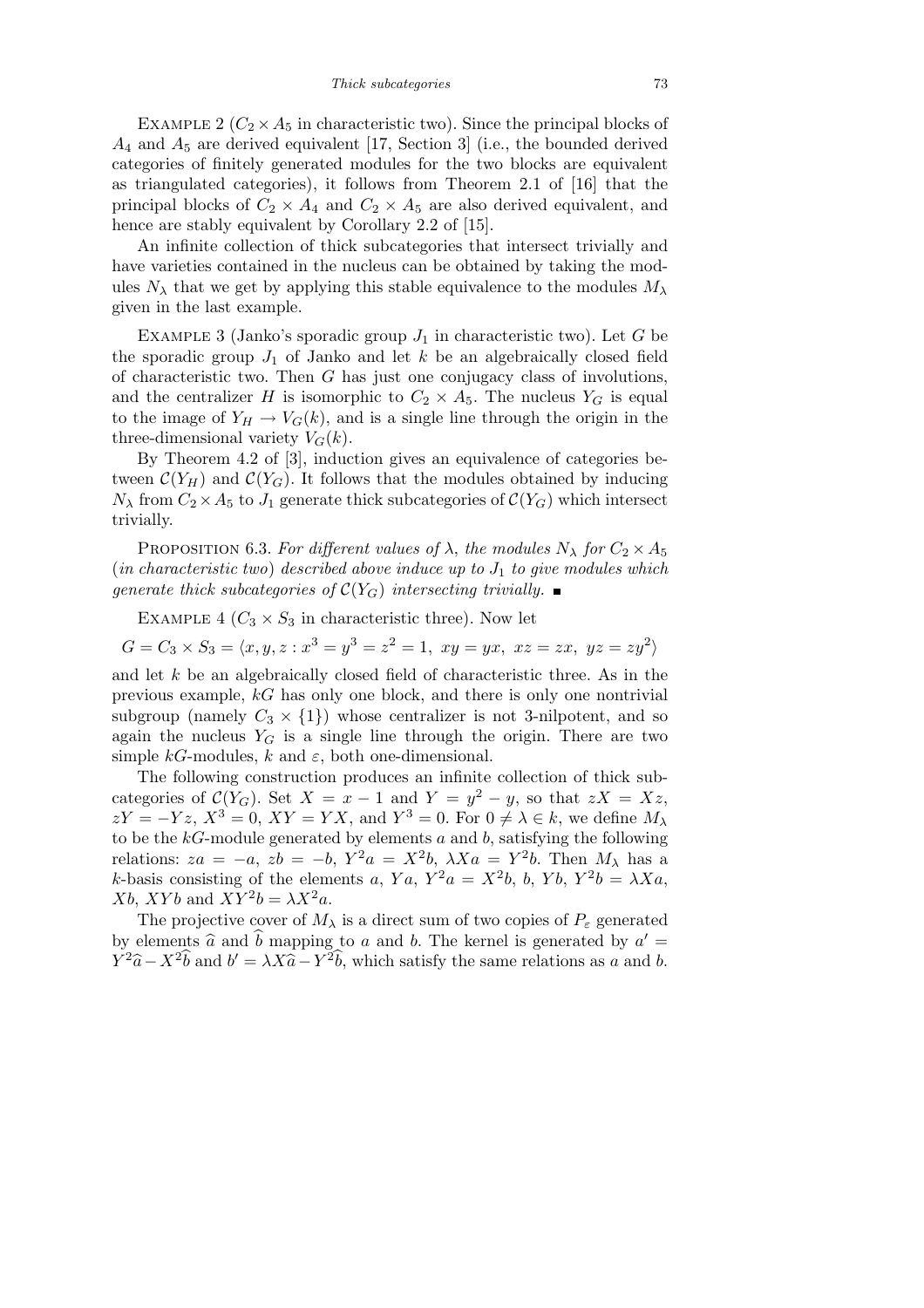Counting dimensions, it follows that  $\Omega M_\lambda \cong M_\lambda$ , so that  $M_\lambda$  is periodic with period one. In fact it can be seen that  $M_{\lambda}$  is projective on restriction to  $S_3$ , and that  $M_{\lambda}^G = 0$  and  $\text{Hom}_{kG}(M_{\lambda}, k) = 0$ . So by Theorem 6.1, every  $M_{\lambda}$  is in  $\mathcal{N}$ .

If  $M_\mu$  is another such module, with corresponding generators *c* and *d*, we calculate  $\text{Hom}_{kG}(M_{\lambda}, M_{\mu})$  as follows. The images of *a* and *b* must be in the  $-1$  eigenspace of *z*, which has a *k*-basis *c*,  $Y^2c = X^2d$ , *d*,  $Y^2d = \mu Xc$ , Xd and  $XY^2d = \mu X^2c$ . Examining the relations in  $M_\lambda$  and  $M_\mu$ , we obtain a system of linear equations which must be satisfied by these images. For  $\lambda \neq \mu$ , these imply that  $\text{Hom}_{kG}(M_{\lambda}, M_{\mu})$  has a *k*-basis consisting of the following homomorphisms:

$$
\theta_1: \quad a \mapsto Y^2c = X^2d, \qquad b \mapsto 0,
$$
  
\n
$$
\theta_2: \quad a \mapsto \mu X^2c = XY^2d, \qquad b \mapsto 0,
$$
  
\n
$$
\theta_3: \quad a \mapsto 0, \qquad b \mapsto (\mu - \lambda)Y^2c,
$$
  
\n
$$
\theta_4: \quad a \mapsto 0, \qquad b \mapsto (\lambda - \mu)Xc,
$$
  
\n
$$
\theta_5: \quad a \mapsto 0, \qquad b \mapsto \mu X^2c = XY^2d,
$$
  
\n
$$
\theta_6: \quad a \mapsto \mu Xc = Y^2d, \qquad b \mapsto \lambda Xd.
$$

Each of these lifts to a map from  $M_{\lambda}$  to the projective cover of  $M_{\mu}$  as follows:

$$
\hat{\theta}_1: \quad a \mapsto X^2 \hat{d}, \quad b \mapsto 0,
$$
\n
$$
\hat{\theta}_2: \quad a \mapsto XY^2 \hat{d}, \quad b \mapsto 0,
$$
\n
$$
\hat{\theta}_3: \quad a \mapsto 0, \quad b \mapsto \mu Y^2 \hat{c} - \lambda X^2 \hat{d},
$$
\n
$$
\hat{\theta}_4: \quad a \mapsto \mu X^2 \hat{c} - XY^2 \hat{d}, \quad b \mapsto \lambda X \hat{c} - Y^2 \hat{d},
$$
\n
$$
\hat{\theta}_5: \quad a \mapsto 0, \quad b \mapsto XY^2 \hat{d},
$$
\n
$$
\hat{\theta}_6: \quad a \mapsto Y^2 \hat{d}, \quad b \mapsto \lambda X \hat{d}.
$$

It follows that  $\underline{\text{Hom}}_{kG}(M_{\lambda}, M_{\mu}) = 0$  for  $\lambda \neq \mu$ . This, together with the fact that these modules are periodic of period one, implies that the modules *M<sup>λ</sup>* again generate thick subcategories which intersect trivially.

PROPOSITION 6.4. *For different values of*  $\lambda$ , *the modules*  $M_{\lambda}$  *for*  $C_3 \times$ *S*<sup>3</sup> (*in characteristic three*) *described above generate thick subcategories of*  $\mathcal{C}(Y_G)$  *which intersect trivially.* 

Here are some more examples of thick subcategories of  $\mathsf{stmod}(k)$ :

(a) The intersection of  $\mathcal{C}(Y_G)$  with  $\langle k \rangle$  or with  $\langle \varepsilon \rangle$ .

(b) Of course,  $\mathcal N$  is a thick subcategory of  $\mathcal C(Y_G)$ . As noted before, all of the modules  $M_{\lambda}$  are in  $\mathcal{N}$ . However, there are many more modules in  $\mathcal{N}$ and may be many more thick subcategories of *N* .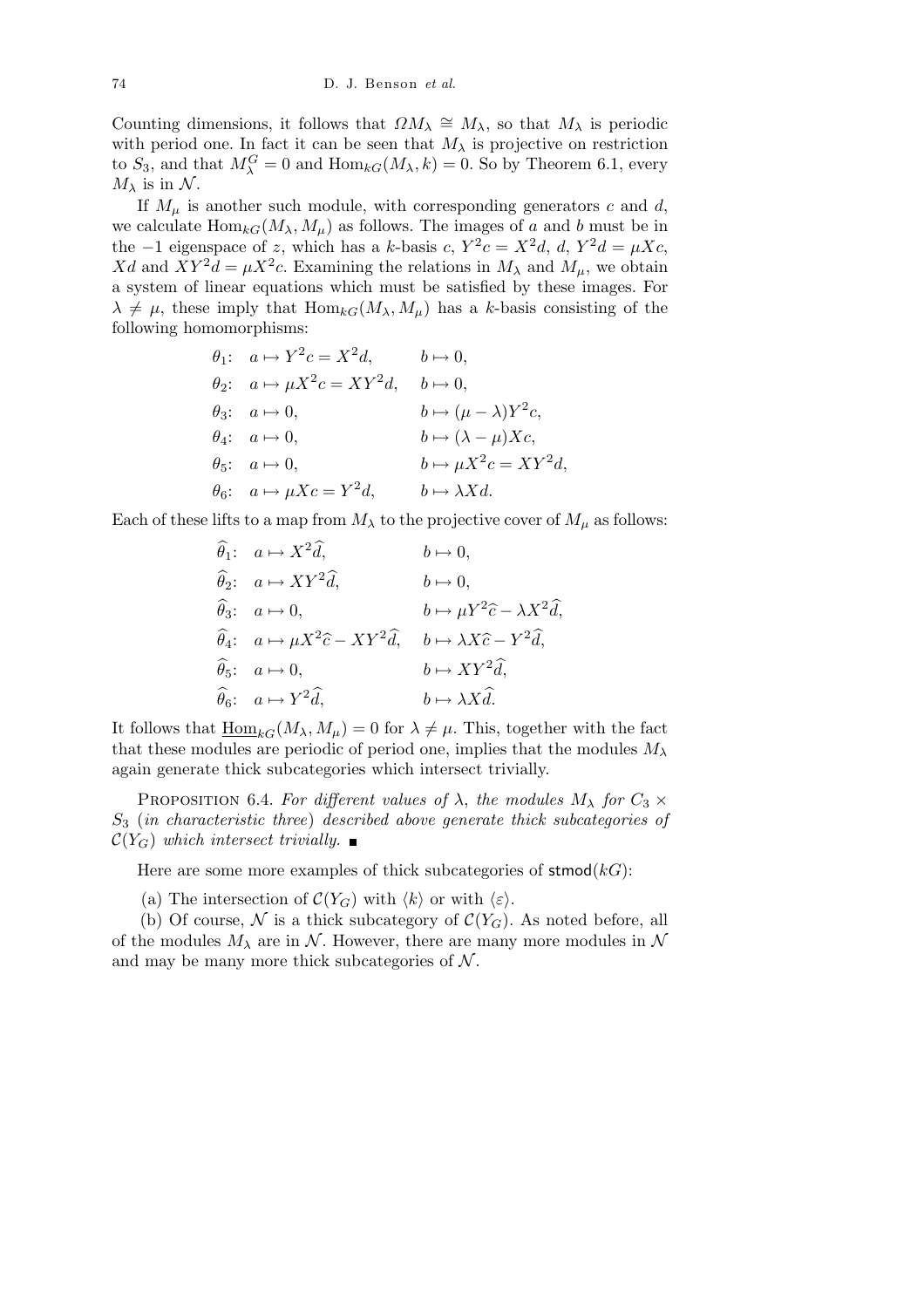(c) Let *L* be the projective cover of the trivial module for *S*3, regarded as a *kG*-module via inflation. Then *L* has *Y<sup>G</sup>* as its variety, and so it generates a thick subcategory of  $C(Y_G)$ . Since  $\langle L, k \rangle$  contains  $\varepsilon$ , and must therefore be the whole of stmod(*kG*), *L* cannot be in  $\langle k \rangle$ . Also,  $\underline{\text{Hom}}_{kG}(k, L) \neq 0$ , so *L* is not in either of the categories (a) or (b).

(d) The modules *X* of  $\mathcal{C}(Y_G)$  for which  $\underline{\text{Hom}}_{kG}(\Omega^n L, X) = 0$  for all *n* ∈ Z also form a nontrivial thick subcategory. One such module has the following Loewy structure:

$$
\begin{array}{ccccc}\n\varepsilon & k & & k & \varepsilon \\
\varepsilon & k & \varepsilon & k & \varepsilon \\
k & \varepsilon & k & \varepsilon & k \\
\varepsilon & & & k & \varepsilon\n\end{array}
$$

(e) One way of producing new examples of thick subcategories is to apply self-equivalences of stmod( $kG$ ) to old examples. By [15, Theorem 2.1], a selfequivalence of the derived category  $D^b$ (mod( $kG$ )) induces a self-equivalence of the stable module category, and so the main theorem of [14] can be used to give examples.

For instance, if we denote by  $Q_k$  and  $Q_\varepsilon$  the projective covers of the two simple  $kS_3$ -modules, then let *T* be the direct sum of the complex

$$
\ldots \to 0 \to Q_{\varepsilon} \to 0 \to 0 \to \ldots,
$$

concentrated in degree 1, and the complex

$$
\ldots \to 0 \to Q_{\varepsilon} \to Q_k \to 0 \to \ldots,
$$

with a nonzero differential and concentrated in degrees 1 and 0. It is easy to check that *T* is a tilting complex [14, Definition 6.5] for  $kS_3$  whose endomorphism ring is isomorphic to  $kS_3$ . Thus, by [14, Theorem 6.4], it induces a self-equivalence of  $D^b$ (mod $(kS_3)$ ). The induced self-equivalence of stmod $(kS_3)$  is actually isomorphic to the identity functor. However, by [16, Theorem 2.1], the tensor product  $kC_3 \otimes T$  is a tilting complex for  $kG$  whose endomorphism ring is isomorphic to *kG*. In this case, the induced functor

 $S:$  stmod $(kG) \rightarrow$  stmod $(kG)$ 

generates an infinite cyclic group of nontrivial self-equivalences of the category stmod(*kG*).

We can use this self-equivalence to produce more examples of thick subcategories of  $\mathcal{C}(Y_G)$ . For example, if *L* is the module described in (c), then the modules  $L, S(L)$  and  $S^2(L)$  have Loewy structures of the form

*k ε k , ε k ε k ε k ε k ε , ε ε k k ε k ε ε k ε k ε ,*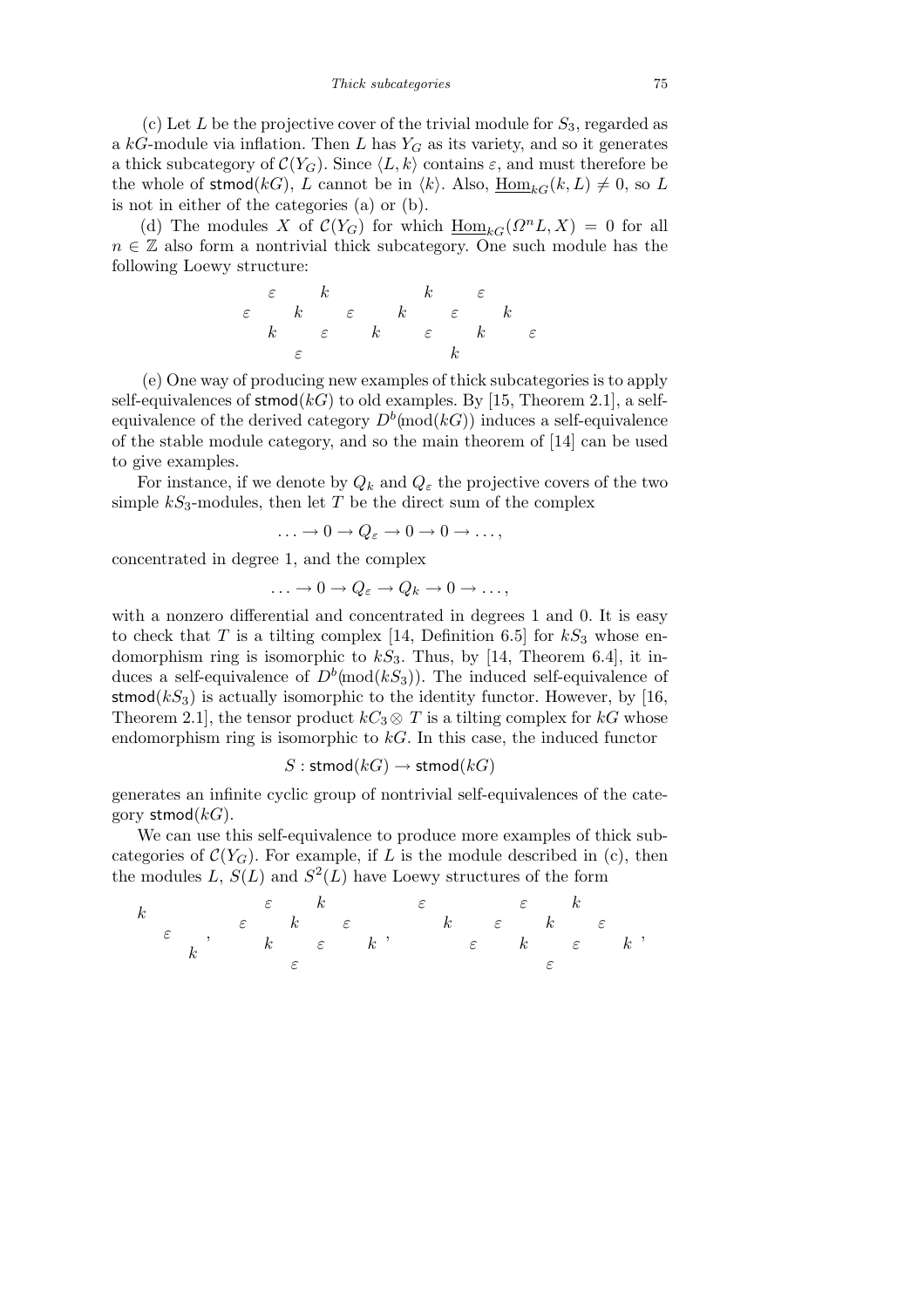the structure of  $S^3(L)$  is

*ε ε k ε ε k k ε k ε k ε ε ε k ε k ε*

and so on. Also,  $S^{-n}(L)$  is the dual of  $S^{n}(L)$ .

Each of these modules generates a thick subcategory of  $C(Y_G)$ . Since  $\underline{\text{Hom}}_{kG}(\Omega^n \varepsilon, L) = 0$  for all  $n \in \mathbb{Z}$ , but  $\underline{\text{Hom}}_{kG}(\varepsilon, S^m L)$  is nonzero for  $m \neq 0$ , all of these subcategories are different. Similarly, we can apply powers of *S* to the thick subcategory described in (d).

(f) More examples can be constructed from those described above by taking the tensor product with *ε*.

EXAMPLE 5  $(SL(2, \mathbb{F}_3))$  in characteristic two). Let

$$
G = SL(2, \mathbb{F}_3) \cong Q_8 \rtimes C_3
$$
  
=  $\langle x, y, z : zy = y^{-1}x = yx^{-1}, z^3 = 1, xz = zy, yz = zxy \rangle$ 

and let *k* be an algebraically closed field of characteristic two. Then *kG* has only one block, the principal block, and the only nontrivial subgroup of *G* that does not have a 2-nilpotent centralizer is  $Z(G) \cong C_2$ . The nucleus  $Y_G$ is the whole of  $V_G(k)$ , which is a single line through the origin. So every nonprojective module has *Y<sup>G</sup>* as its variety.

The following construction provides an infinite family of thick subcategories of  $\mathcal{C}(Y_G)$  = stmod(*kG*). Let  $\omega$ ,  $\overline{\omega}$  be the primitive cube roots of unity in k, so that  $\omega + \overline{\omega} = 1 = \omega \overline{\omega}$ , and set  $X = x + \omega y + \overline{\omega}xy$ ,  $Y =$  $x^{-1} + \overline{\omega}y^{-1} + \omega(xy)^{-1}$  in *kG*. Then  $X^2 = YXY$ ,  $Y^2 = XYX$ ,  $X^2Y =$  $XY^2 = Y^2X = YX^2 = 0$ ,  $zX = \omega Xz$  and  $zY = \overline{\omega}Yz$ . The group algebra  $kQ_8$  of the subgroup  $Q_8 = \langle x, y \rangle$  has basis 1, *X*, *Y*, *XY*, *YX*, *XYX* = *Y*<sup>2</sup>,  $YXY = X^2$ ,  $XYXY = YXYX = X^3 = Y^3$ . A basis for *kG* can be obtained by multiplying these basis elements by 1,  $z$  and  $z^2$ . The advantage of this basis is that it is well adapted to the study of the simple modules, their extensions, the Loewy series of the group algebra, and so on.

For  $0 \neq \lambda \in k$ , let  $M_{\lambda}$  be the *kG*-module with a single generator *a*, satisfying  $za = a$  and  $XYa = \lambda YXa$ . Thus  $M_{\lambda}$  is four-dimensional over *k*, with basis *a*,  $Xa$ ,  $Ya$  and  $XYa$ . We have  $X^2a = YXYa = \lambda Y^2Xa = 0$ and  $Y^2a = XYXa = \lambda^{-1}X^2Ya = 0$ . The action of *z* is given by  $za = a$ ,  $zXa = \omega Xa$ ,  $zYa = \overline{\omega}Ya$  and  $zXYa = XYa$ . The projective cover of  $M_{\lambda}$  is the eight-dimensional  $k$ G-module generated by a single element  $\hat{a}$  mapping to *a* and satisfying  $z\hat{a} = \hat{a}$ . The kernel is generated by  $a' = (XY + \lambda YX)\hat{a}$ ,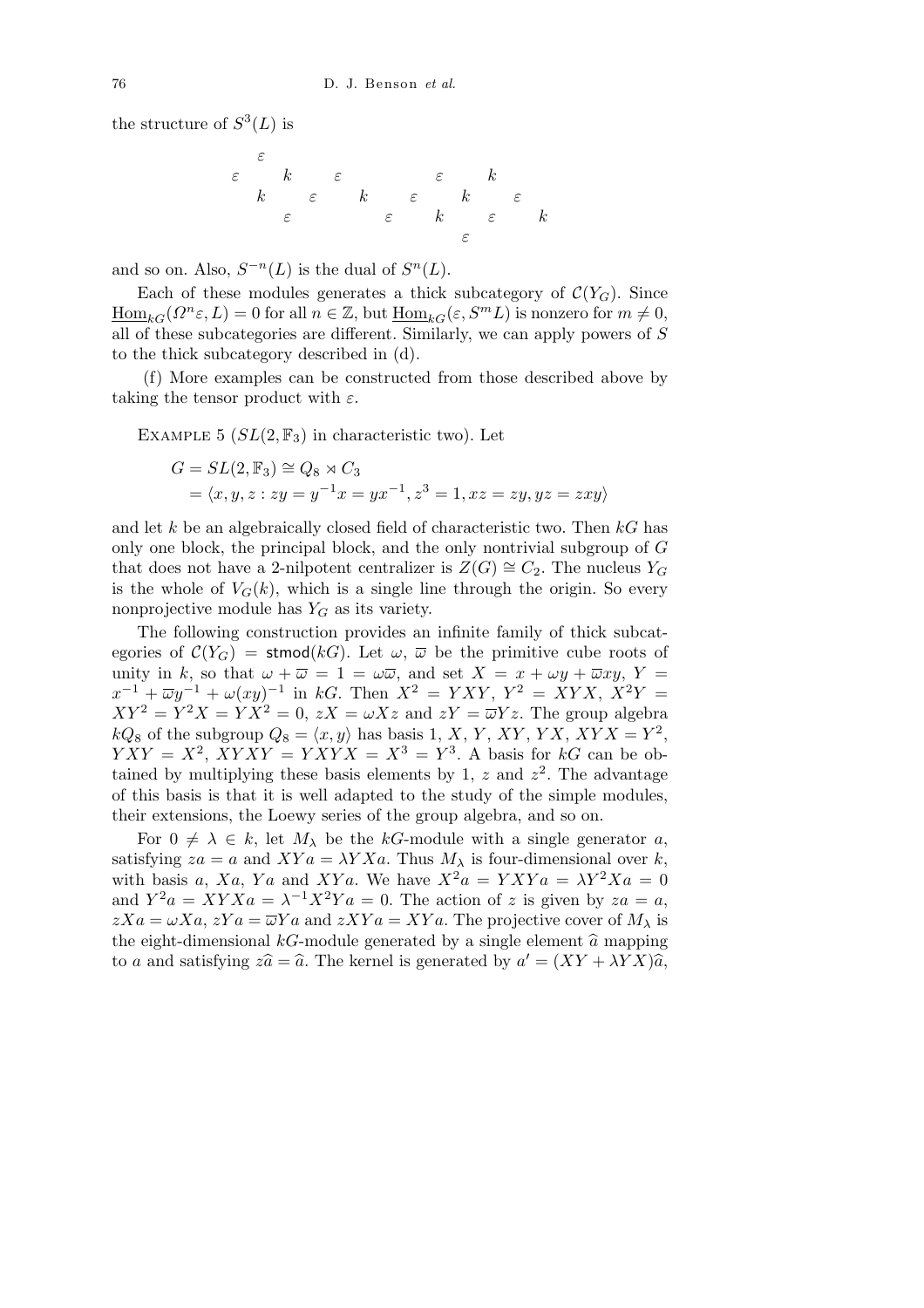and is also four-dimensional. Since

 $(XY + \lambda^{-1}YX)a' = (XYXY + \lambda XY^{2}X + \lambda^{-1}YX^{2}Y + YXYX)\hat{a} = 0,$ 

we have  $\Omega(M_{\lambda}) \cong M_{\lambda^{-1}}$ .

If  $M_\mu$  is another such module with corresponding generator *b*, and  $\mu \notin$  $\{\lambda, \lambda^{-1}\}\)$ , then  $\text{Hom}_{kG}(M_{\lambda}, M_{\mu})$  is one-dimensional, generated by the homomorphism

$$
a \mapsto (\lambda + \mu^{-1})XYb = (\lambda XY + YX)b.
$$

This lifts to the homomorphism  $a \mapsto (\lambda XY + YX)\hat{b}$  to the projective cover of  $M_{\mu}$ , and so  $\underline{\text{Hom}}_{kG}(M_{\lambda}, M_{\mu}) = 0$ . It follows from this, together with the fact that  $\Omega(M_{\lambda}) \cong M_{\lambda^{-1}}$ , that the pairs  $\{M_{\lambda}, M_{\lambda^{-1}}\}$  generate thick subcategories which intersect trivially, for different pairs  $\{\lambda, \lambda^{-1}\}.$ 

PROPOSITION 6.5. *For different pairs*  $\{\lambda, \lambda^{-1}\}$ , *the pairs*  $\{M_{\lambda}, M_{\lambda^{-1}}\}$ *for*  $SL(2, \mathbb{F}_3)$  (*in characteristic two*) *generate thick subcategories of*  $\mathcal{C}(Y_G)$ *which intersect trivially.*

EXAMPLE 6  $(GL(2, \mathbb{F}_3)$  in characteristic two). Let *G* be the group

$$
G = GL(2, \mathbb{F}_3) \cong Q_8 \rtimes S_3,
$$

and let *H* be the subgroup  $SL(2, \mathbb{F}_3)$  discussed above. Let *k* be an algebraically closed field of characteristic two. Then *kG* again has only one block, and the only nontrivial subgroup of *G* that does not have a 2-nilpotent centralizer is  $Z(G) = Z(H) \cong C_2$ . So the nucleus  $Y_G$  is equal to Im( $V_H(k) \rightarrow$  $V_G(k)$ , a single line through the origin in the affine plane  $V_G(k)$ .

We write *G* as  $H \times \langle t \rangle$ , with relations

$$
t^2 = 1
$$
,  $xt = tx^{-1}$ ,  $yt = t(xy)^{-1}$ ,  $zt = tz^{-1}$ .

Thus we have  $Xt = tY$  and  $Yt = tX$ . It is easily seen that conjugation by *t* swaps  $M_{\lambda}$  with  $M_{\lambda^{-1}}$ . So  $\widehat{M}_{\lambda} = M_{\lambda} \uparrow G \cong M_{\lambda^{-1}} \uparrow G$  is an indecomposable *kG*-module whose restriction to *H* is isomorphic to  $M_{\lambda} \oplus M_{\lambda^{-1}}$ . It follows from Frobenius reciprocity that for  $\mu \notin {\{\lambda, \lambda^{-1}\}}$ ,  $\underline{\text{Hom}}_{kG}(\widehat{M}_{\lambda}, \widehat{M}_{\mu}) = 0$ . Furthermore,  $\Omega(\widehat{M}_{\lambda}) \cong \widehat{M}_{\lambda}$ . So again, the modules  $\widehat{M}_{\lambda}$  generate thick subcategories of stmod( $kG$ ) which intersect trivially for different pairs  $\{\lambda, \lambda^{-1}\}$ .

PROPOSITION 6.6. For different pairs  $\{\lambda, \lambda^{-1}\}$ , the modules  $\widehat{M}_{\lambda}$  for the *group*  $GL(2, \mathbb{F}_3)$  (*in characteristic two*) *generate thick subcategories of*  $C(Y_G)$ *which intersect trivially.*

EXAMPLE 7  $(M_{11}$  and  $SL(3, \mathbb{F}_3)$  in characteristic two). Let *G* be one of the groups  $M_{11}$  or  $SL(3, \mathbb{F}_3)$ , and let *k* be an algebraically closed field of characteristic two. It is well known that the principal blocks of these two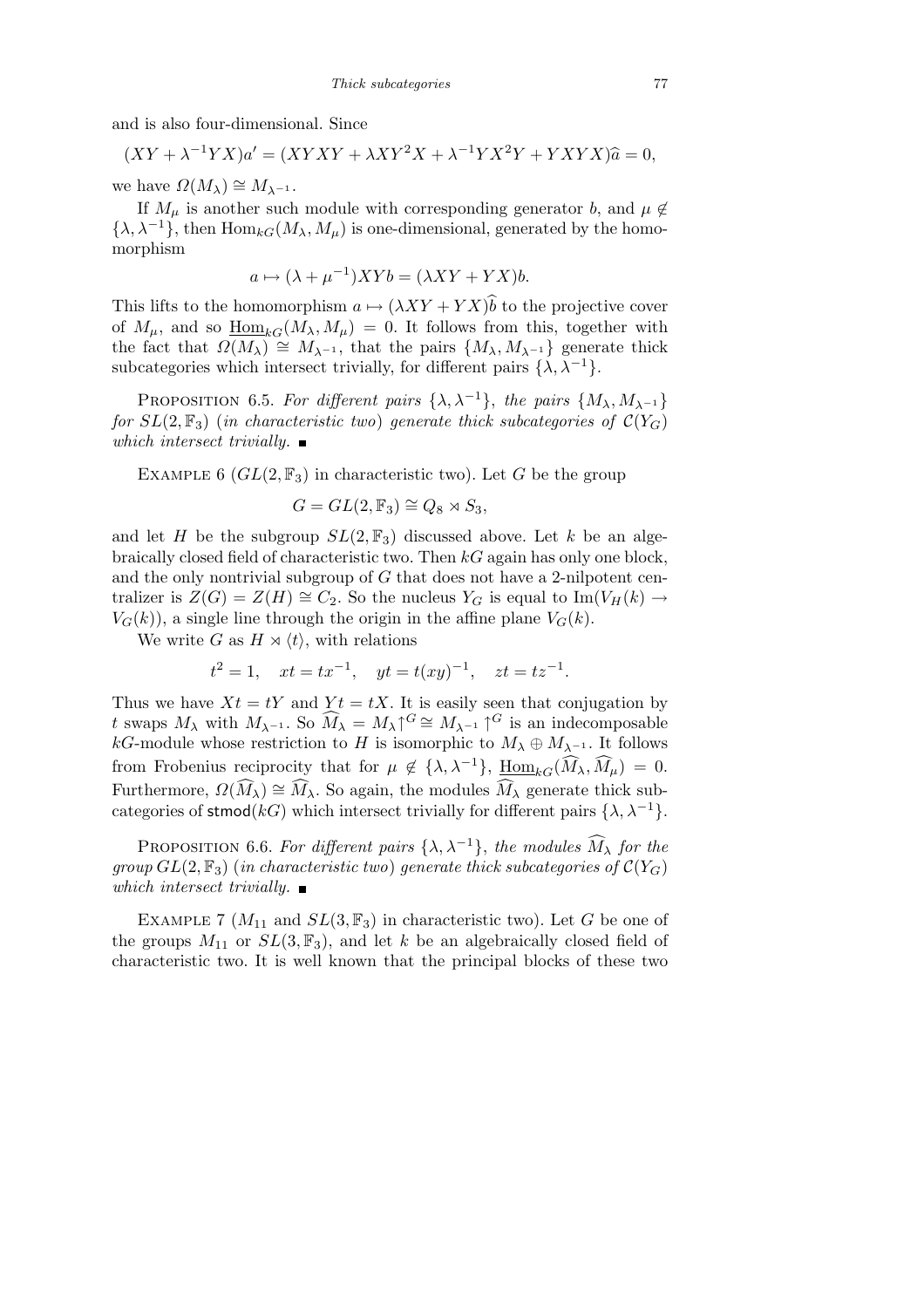groups are Morita equivalent  $(1)$ , so we can discuss them simultaneously. The group *G* has a single conjugacy class of involutions, and the centralizer *H* is isomorphic to the group  $GL(2, \mathbb{F}_3)$  discussed above. The nucleus  $Y_G$  is equal to Im( $Y_H \rightarrow V_G(k)$ ), and is again a single line through the origin in the affine plane  $V_G(k)$ .

By Theorem 4.2 of [3], induction gives an equivalence of categories between  $C(Y_H)$  and  $C(Y_G)$ . It follows that the modules  $\widehat{M}_{\lambda} \uparrow^G$  generate thick subcategories of  $C(Y_G)$  which intersect trivially.

PROPOSITION 6.7. For different pairs  $\{\lambda, \lambda^{-1}\}$ , the modules  $\widehat{M}_{\lambda} \uparrow^G$  for *M*<sup>11</sup> *or SL*(3*,* F3) (*in characteristic two*) *generate thick subcategories of*  $\mathcal{C}(Y_G)$  *which intersect trivially.* 

**7. Some open questions.** We shall finish with some questions that remain unanswered. The most important, of course, is:

Question 7.1. *Is there a classification of the thick subcategories of the category* stmod *kG for a general finite group G*? *Or* , *less ambitiously*, *what about the thick subcategories in the principal block* ?

In this paper, we have not looked at nonprincipal blocks, but perhaps the results of Section 5 could be generalized.

Question 7.2. *Is there an object associated to a nonprincipal block that plays the role that the nucleus*  $Y_G$  *does for the principal block? If so, are there analogues of Theorems* 5*.*5 *and* 5*.*8?

Returning to principal blocks, there are some more specific questions.

QUESTION 7.3. For a group *G* with a nontrivial nucleus  $Y_G$ , and a closed *homogeneous subvariety V of YG*, *is there always an infinite collection of thick subcategories of*  $\mathcal{C}(V)$  *intersecting trivially*, and each containing mod*ules with variety V* ?

Given a thick subcategory  $\mathcal C$  of stmod( $kG$ ), there is another thick subcategory whose objects are the modules *Y* such that  $\underline{\text{Hom}}_{kG}(X, Y) = 0$  for all *X* in *C*. Let us call this the *perpendicular category*  $C^{\perp}$  of *C*. For example,  $\langle k \rangle$ <sup> $\perp$ </sup> is the category *N* of modules *M* for which  $\widehat{H}^*(G, M) = 0$ . By "Tate duality" [1, Proposition 4.12.9] between  $Hom(M, N)$  and  $Hom(N, \Omega M)$ , there is no difference between the "left perpendicular" and "right perpendicular" categories of a thick subcategory.

 $(1)$  The structure of the projective indecomposable modules for  $M_{11}$  is given in Schneider's thesis [19]. Blocks with semidihedral defect groups are classified in Erdmann [9, 10], but there is a misprint on page 162 of [10], where it is stated that the principal block of *M*<sub>11</sub> is in family IV. In fact, it is in family III along with the groups  $PSL(3, \mathbb{F}_q)$  for  $q \equiv 3$ modulo 4.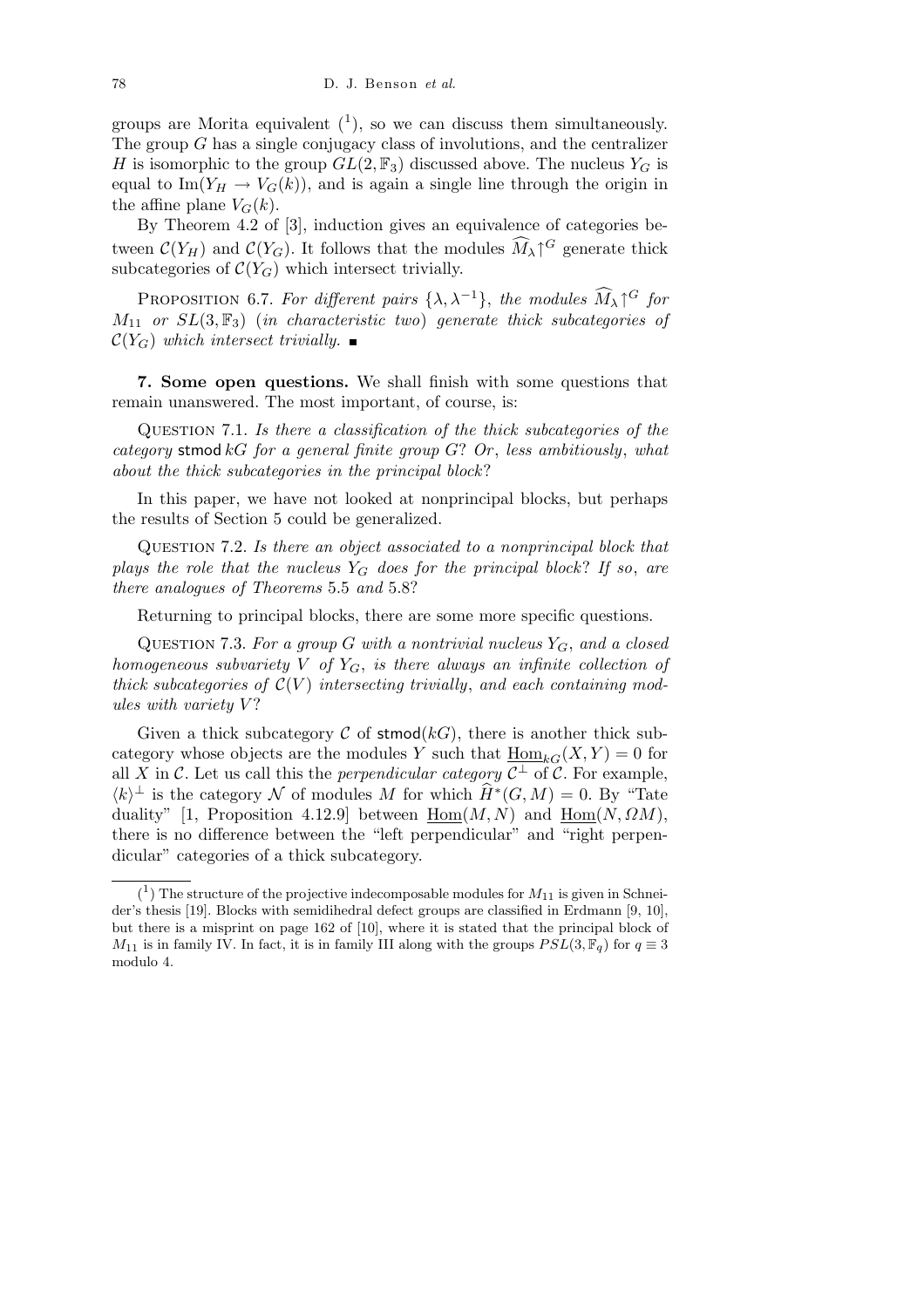In the case when *G* is a *p*-group and  $\mathcal X$  is a collection of subvarieties closed under finite unions and specializations,  $\mathcal{C}(\mathcal{X})^{\perp}$  is just  $\mathcal{C}(\mathcal{X}')$ , where

$$
\mathcal{X}' = \{ V \in \mathcal{V}_G(k) : V \cap W = \{0\} \text{ for all } W \in \mathcal{X} \}.
$$

It follows that  $\mathcal{C}(\mathcal{X})^{\perp \perp} = \mathcal{C}(\mathcal{X})$  if and only if X is closed under arbitrary unions in the sense that if a subvariety *V* is a union of elements of  $X$  then it is itself in *X* .

QUESTION 7.4. If  $Y_G$  is not trivial, for which thick subcategories  $C$  of *the category* stmod( $kG$ ) *does*  $C = C^{\perp \perp}$ ? *In particular, is it always true that*  $\langle k \rangle = \langle k \rangle$ <sup>⊥⊥</sup>?

Even in the specific examples of Section 6, we do not know whether  $\langle k \rangle = \langle k \rangle^{\perp \perp}.$ 

### **References**

- [1] D. J. Benson, *Representations and Cohomology I*, Cambridge Stud. Adv. Math. 30, Cambridge Univ. Press, 1990.
- [2] —, *Representations and Cohomology II*, Cambridge Stud. Adv. Math. 31, Cambridge Univ. Press, 1991.
- [3] —, *Cohomology of modules in the principal block of a finite group*, New York J. Math. 1 (1995), 196–205.
- [4] D. J. Benson, J. F. Carlson and J. Rickard, *Complexity and varieties for infinitely generated modules*, Math. Proc. Cambridge Philos. Soc. 118 (1995), 223–243.
- [5] —, —, —, *Complexity and varieties for infinitely generated modules*, *II*, ibid. to appear.
- [6] D. J. Benson, J. F. Carlson and G. R. Robinson, *On the vanishing of group cohomology*, J. Algebra 131 (1990), 40–73.
- [7] L. Chouinard, *Projectivity and relative projectivity over group rings*, J. Pure Appl. Algebra 7 (1976), 278–302.
- [8] E. S. Devinatz, M. J. Hopkins and J. H. Smith, *Nilpotence and stable homotopy theory*, *I*, Ann. of Math. (2) 128 (1988), 207–241.
- [9] K. Erdmann, *Algebras and semidihedral defect groups I*, Proc. London Math. Soc. 57 (1988), 109–150.
- [10] —, *Algebras and semidihedral defect groups II*, ibid. 60 (1990), 123–165.
- [11] M. J. Hopkins, *Global methods in homotopy theory*, in: Homotopy Theory (Durham, 1985), London Math. Soc. Lecture Note Ser. 117, Cambridge Univ. Press, 1987, 73–96.
- [12] A. Neeman, *Stable homotopy as a triangulated functor*, Invent. Math. 109 (1992), 17–40.
- [13]  $-$ , *The chromatic tower for*  $D(R)$ , Topology 31 (1992), 519–532.
- [14] J. Rickard, *Morita theory for derived categories*, J. London Math. Soc. (2) 39 (1989), 436–456.
- [15] —, *Derived categories and stable equivalence*, J. Pure Appl. Algebra 61 (1989), 303–317.
- [16] —, *Derived equivalences as derived functors*, J. London Math. Soc. (2) 43 (1991), 37–48.